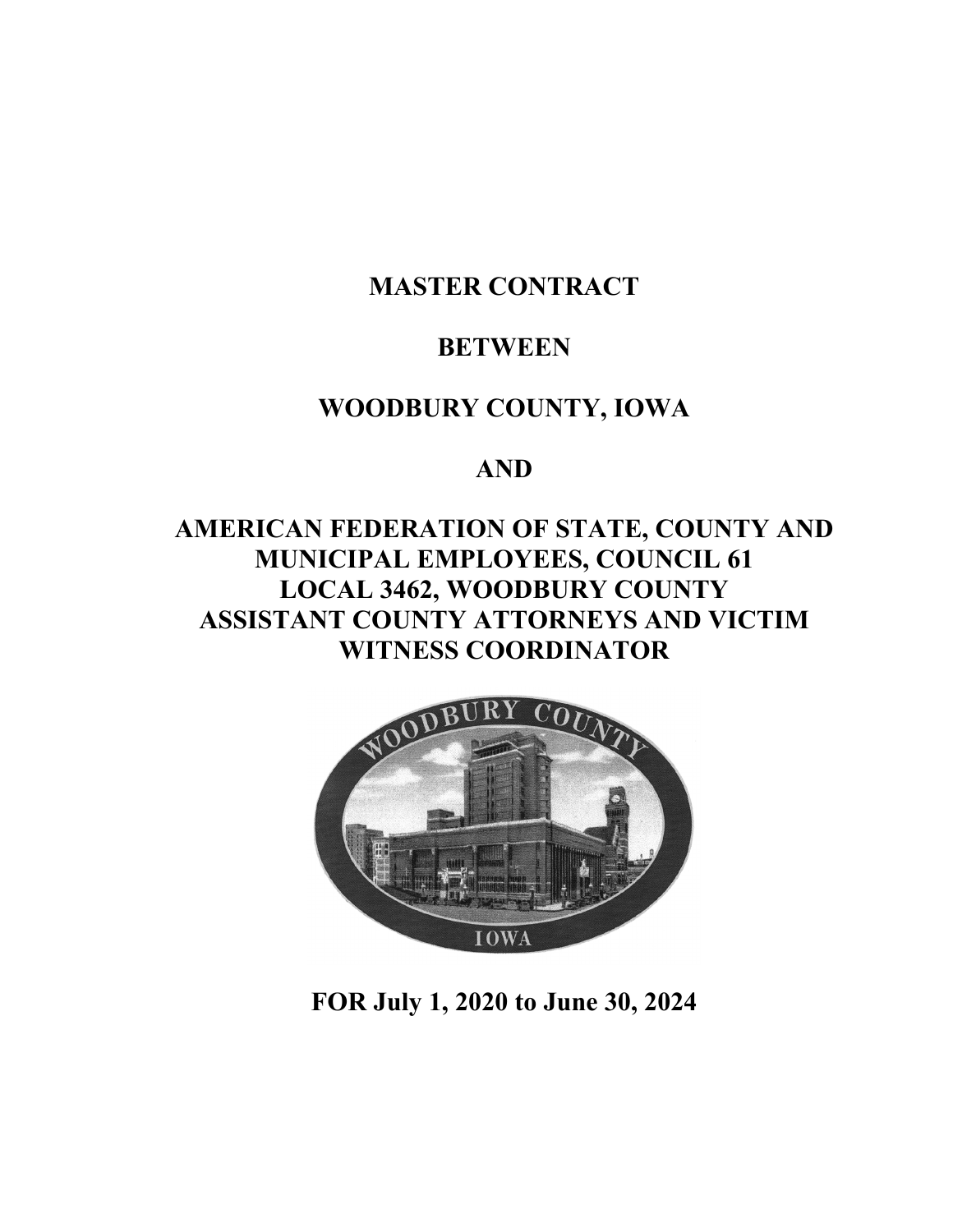# **INDEX**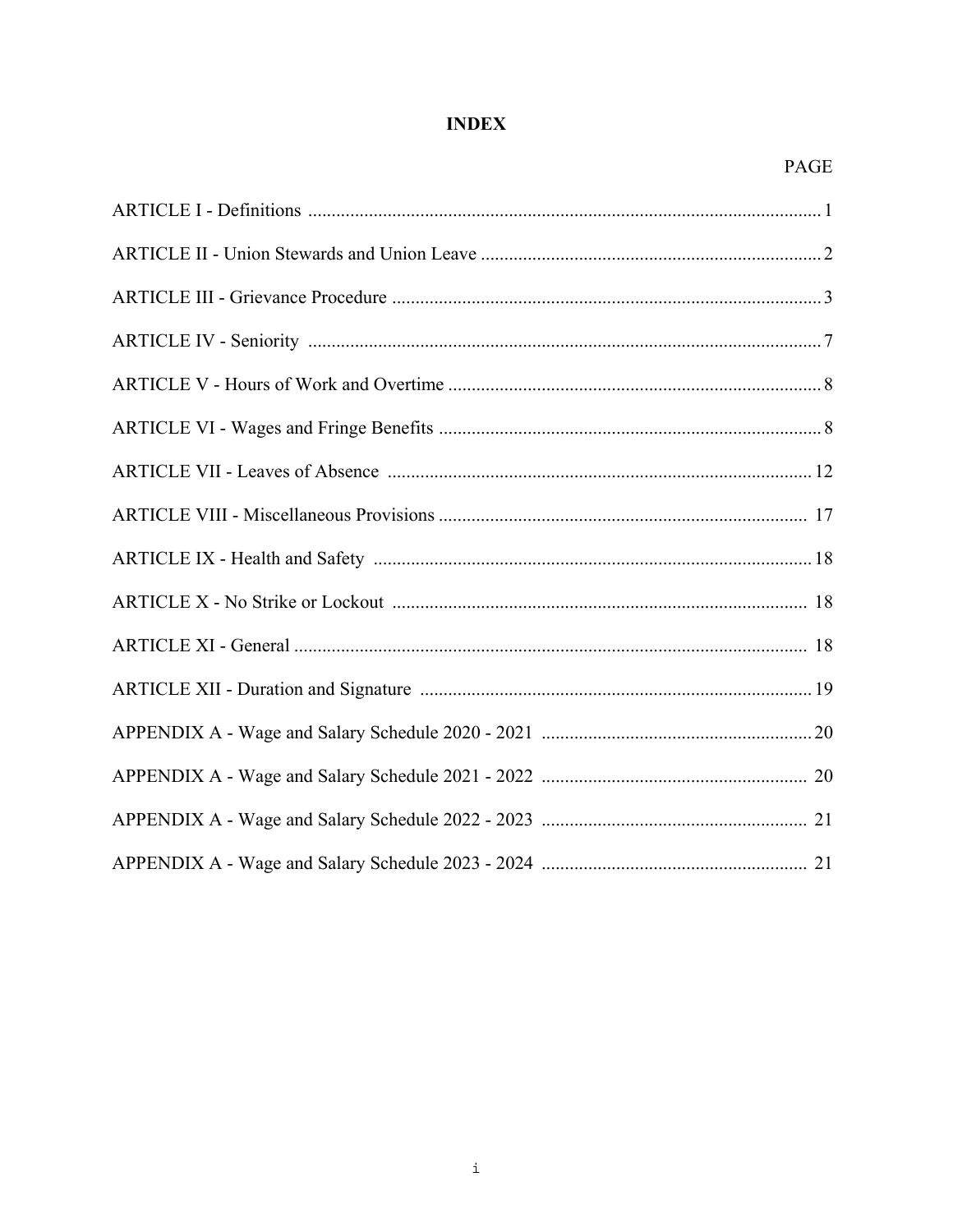# **ARTICLE I Definitions**

Section 1 Full-Time Employee

A full-time employee who is an victim witness coordinator is an employee who is assigned to work forty (40) hours per week. A full-time employee who is an assistant county attorney is an employee who is assigned a full-time case load as defined by the standards of the Woodbury County Attorney's Office.

Section 2 Part-Time Employee

A regular part-time employee who is a victim witness coordinator is an employee who is assigned to work less than forty (40) hours per week year round. A regular part-time employee who is an assistant county attorney is an employee who is assigned less than a fulltime case load as defined by the standards of the Woodbury County Attorney's Office.

Section 3 Temporary Employee

A temporary employee is an employee hired to work for a limited period of time not to exceed one hundred twenty (120) calendar days per year.

Section 4 Act

The Iowa Public Employment Relations Act.

Section 5 Board

The members of the Woodbury County Board of Supervisors.

Section 6 County

Woodbury County, Iowa.

Section 7 Employees

Individuals employed by the County in the bargaining unit identified in PERB Case No. 5784, this includes the victim witness coordinator and the assistant county attorneys.

Section 8 Employer

Woodbury County, Iowa, acting through its Board of Supervisors, or such elected officials, department heads or other persons designated by the Board of Supervisors to act on its behalf.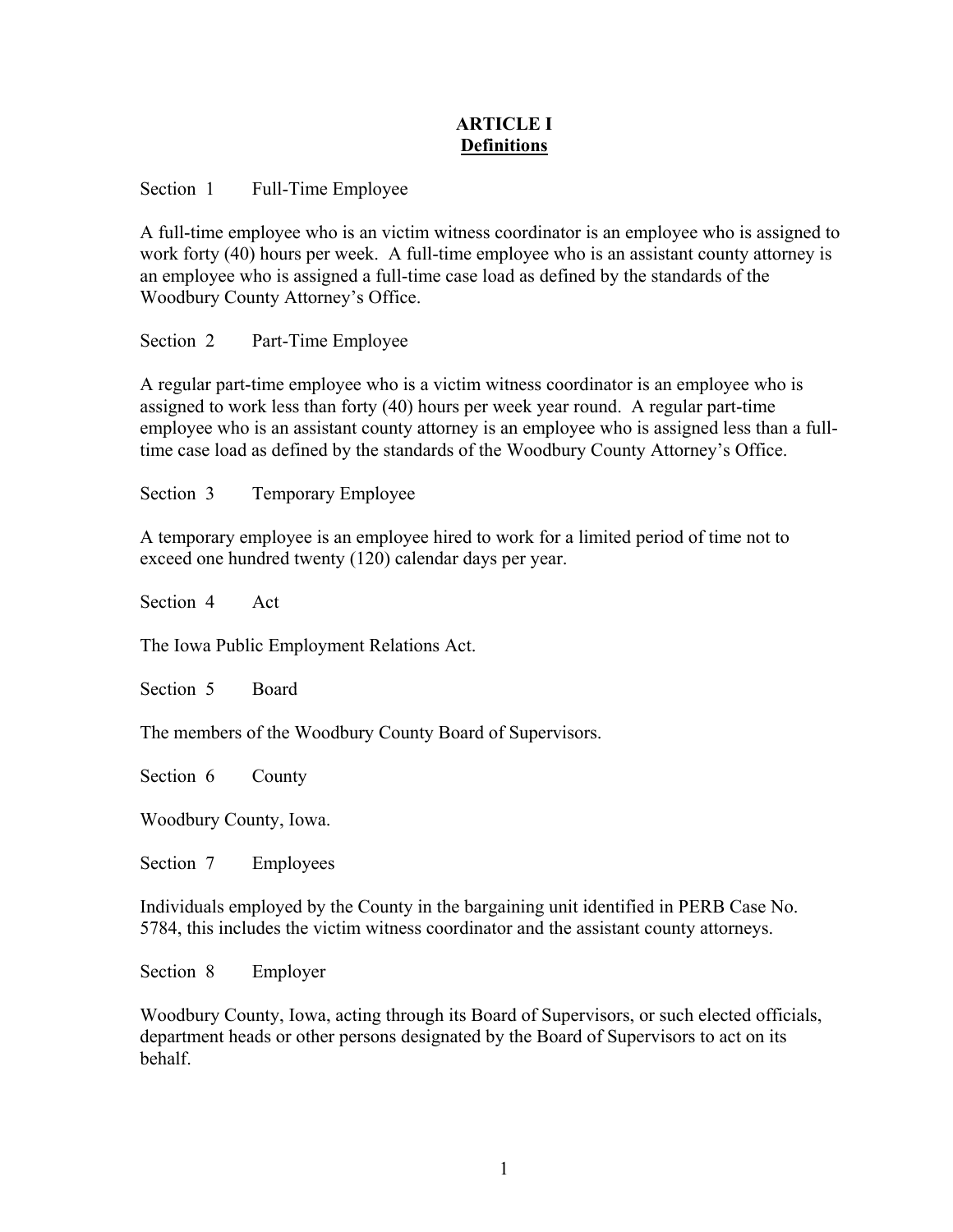Section 9 PERB

The Iowa Public Employment Relations Board.

Section 10 Union

The American Federation of State, County and Municipal Employees, Iowa Public Employee Council 61, AFL-CIO, and its appropriate affiliated local.

#### **ARTICLE II Union Stewards and Union Leave**

Section 1 Union Stewards

Employees selected by the Union to act as Union representatives shall be known as "Stewards". One Steward shall be designated by the Union as the "Chief Steward". The names of the employees so selected (including the alternates designated to act in his/her absence) and those of other Union representatives authorized to represent employees will be certified in writing to the Employer by the Union. The Union will also certify the names of the members, not to exceed three (3) in number, who will constitute the Union Committee for the purpose of Labor-Management meetings.

Except for the time approved for the processing of grievances under Article IV, Section 6, Union Stewards will perform all of the duties related to his/her position as Union Steward during non-work times. If the performance of his/her Union Steward duties involves another bargaining unit employee, then the duties shall be performed during non-work times for both employees.

## Section 2 Union Representatives

The Union shall advise the Employer in writing as to its International Union Representative and/or Council Representative assigned to represent the bargaining unit. Such Union Representative or other person authorized by the Union may visit bargaining unit job sites for the purpose of verifying Employer compliance with this agreement. Representatives shall conduct his/her activities in such a manner as to not unreasonably interfere with the Employer's operations.

Section 3 Bulletin Boards

The Union shall be allowed to use a designated bulletin board for the posting of information to the employees in the unit.

# **ARTICLE III**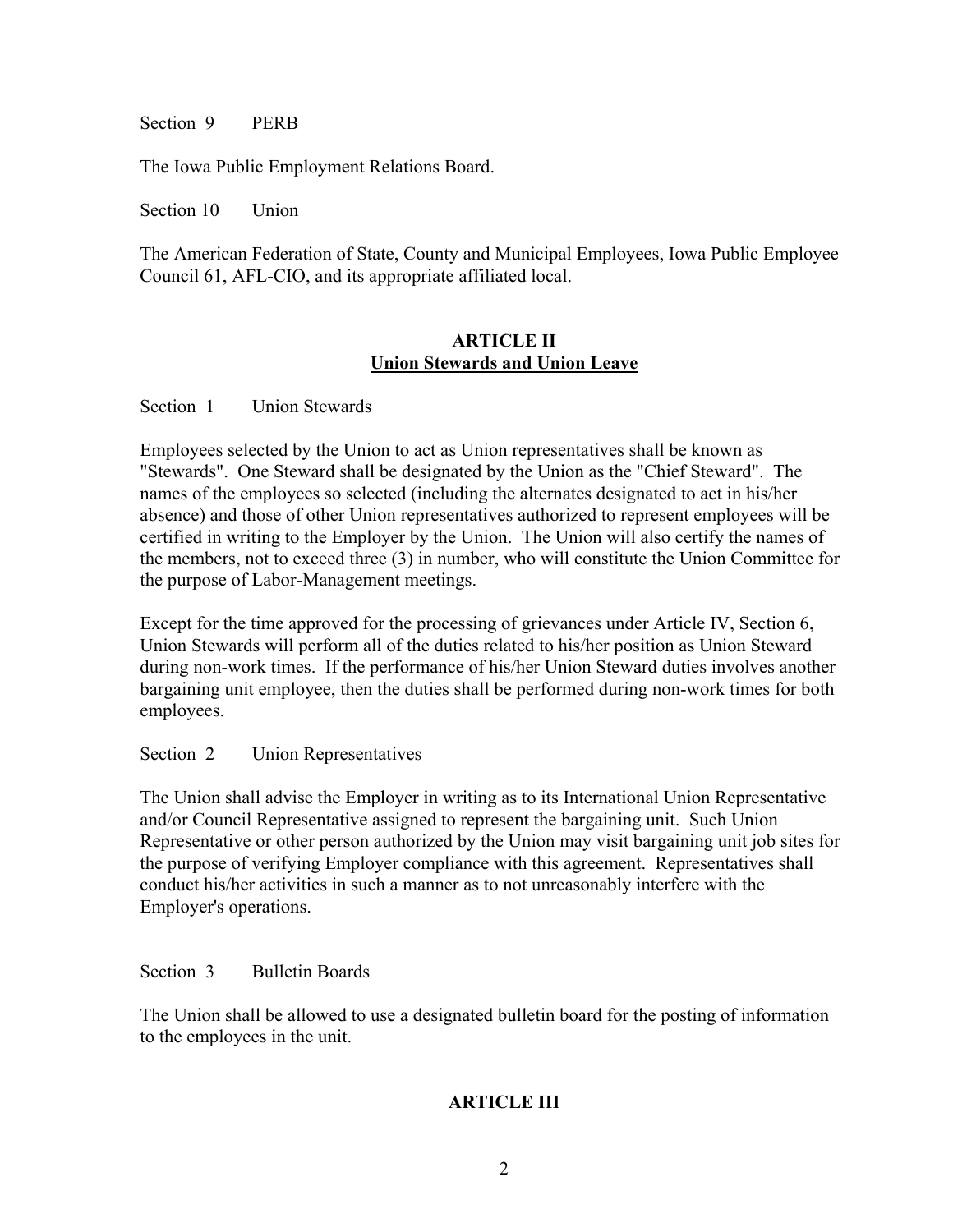# **Grievance Procedures**

# Section 1 Definitions

A grievance is a claim that there has been a violation, misinterpretation, or a misapplication of a specific provision of this Agreement.

"Days" means calendar days. If the last calendar day on which action is required to be taken is a holiday, then the time limit shall be extended to the next calendar day, which is not a Saturday or Sunday, following the holiday.

A "grievant" is the employee or group of employees filing the grievance.

A grievance shall contain a statement of the grievance by indicating the issue involved, the relief sought, the date the incident or violation took place, if known, and the specific section or sections of the Agreement involved. The grievance shall be presented to the County Attorney or his/her first assistant (on forms furnished by the Union) and signed and dated by the Union. The grievance form will state the name of the employee(s) authorizing the filing of the grievance. An aggrieved Employee shall have the right to a Union Representative appointed by the Union at all steps of the grievance procedure.

Any bargaining unit employee shall have the right to meet and adjust his/her individual complaint with the Employer.

The arbitration provisions of this Agreement may only be invoked with the approval of the employee organization and in the case of an employee's grievance only with the approval of the public employee.

The employee and/or steward are encouraged during the fourteen (14) days filing period to discuss and attempt to resolve the grievance prior to writing out the grievance. All grievances must be presented promptly and no later than fourteen (14) days from the date the grievant first became aware of, or should have become aware of with the exercise of reasonable diligence, the cause of such grievance.

# Section 2 Time Limits

If a grievance is not presented within any of the time limits specified in this article, it shall be waived and the Employer's last answer shall be final and binding. Grievances not answered by the Employer within the designated time limits in any step of the grievance procedure will be considered as having been denied and the grievance will be automatically appealed to the next step. In order to be considered timely, a hearing regarding a grievance which is appealed to arbitration via the Board of Supervisors must be scheduled no later than sixty (60) days from the date the grievance was appealed to arbitration.

If an arbitration hearing is not held within the above mentioned sixty (60) days, the grievance will be considered denied.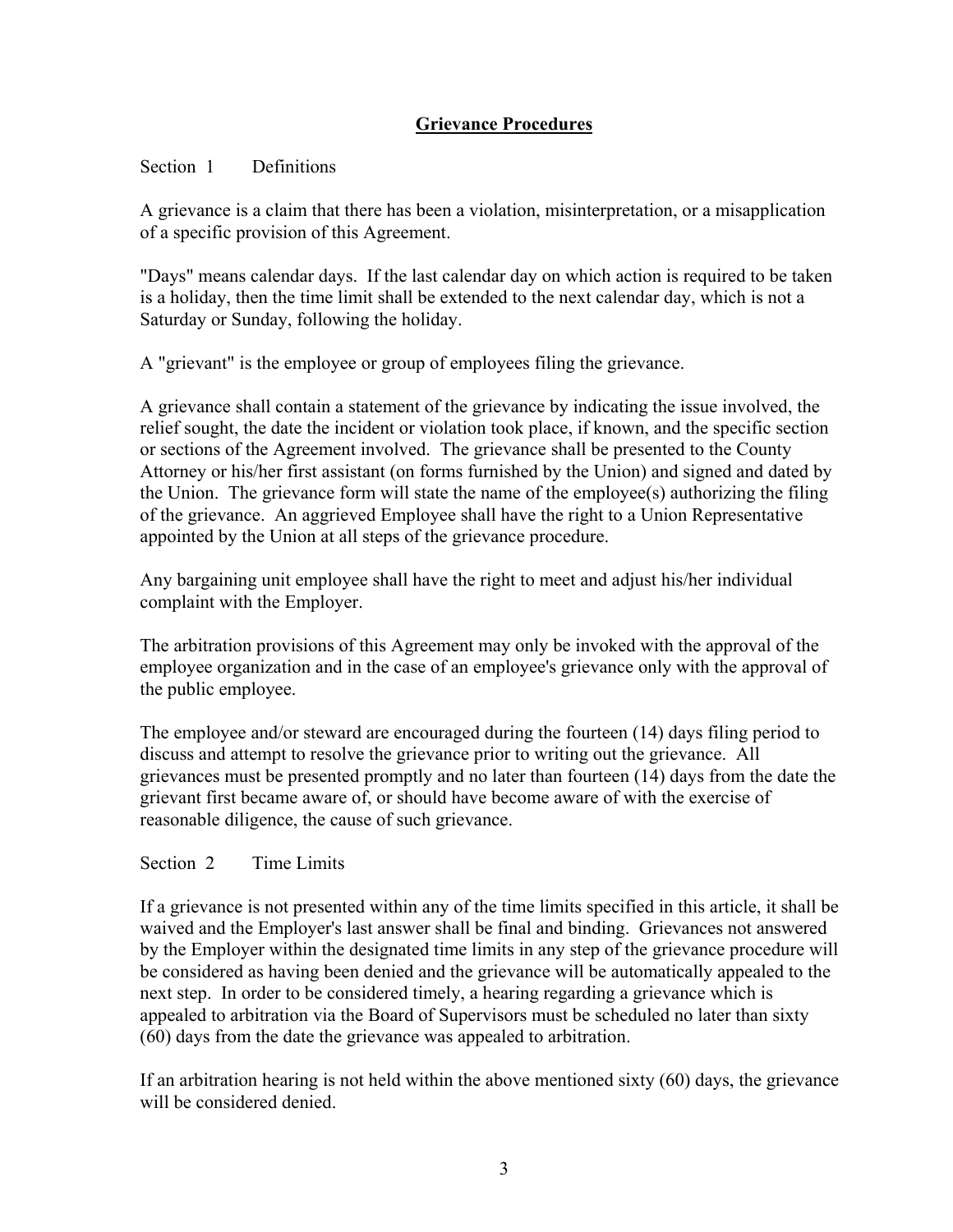Authority to schedule a hearing rests with the arbitrator should the parties disagree. The parties may, however, mutually agree in writing to extend the time limits in any step of the grievance procedure.

In the event the U.S. mail is used, the mailing of the grievance or response thereto shall be considered timely if postmarked within the time limits.

Section 3 Procedures

All grievances will be handled in accordance with the following procedures:

Step One. Within seven (7) days of receipt of the written grievance from the employee or his/her Union Representative, the County Attorney or his/her First Assistant and the Director of the Human Resources Department shall schedule a meeting with the appropriate Union Representative and Grievant and attempt to resolve the grievance. A written answer will be placed on the grievance following the meeting by the County Attorney or First Assistant and returned to the employee and his/her Union Representative within fourteen (14) days from the receipt of the written grievance submitted to the County Attorney or his/her First Assistant.

Step Two. If the grievance is not settled in Step One, it may be appealed by the grievant, or his/her Union Representative, to the Board within twenty-one (21) days after the written answer in Step One. The Board shall meet and attempt to resolve the grievance with the appropriate Union Representative and Grievant within twenty-one (21) days after the appeal is received by the Board. The Board shall render a decision to the grievant and his/her Union Representative within fourteen (14) days following the meeting with the grievant.

# Section 4 Appeal to Arbitration

Any grievance not settled to the satisfaction of the Union in Step Two of the grievance procedure may be appealed to arbitration, providing the appeal to arbitration is in writing to the other party. An employee may not appeal to arbitration without the approval of the Union. This appeal must be made within thirty (30) days after the date upon which the Board issued a final answer in the Second Step of the grievance procedure.

# Section 5 Arbitration

Within seven (7) days from the date of the receipt of the written request for arbitration, the Employer and the Union shall meet and either mutually agree upon an arbitrator or the parties or party, acting jointly or separately, shall request the PERB to submit a list of five (5) arbitrators from which one (1) arbitrator shall be selected to hear and decide the grievance. The Employer and the Union shall meet within seven (7) days from receipt of said list and alternately strike four (4) names from the submitted list, and the person whose name is left shall be the arbitrator, provided however, the Union and the Employer may mutually agree that the list of proposed arbitrators is unacceptable and will thereafter jointly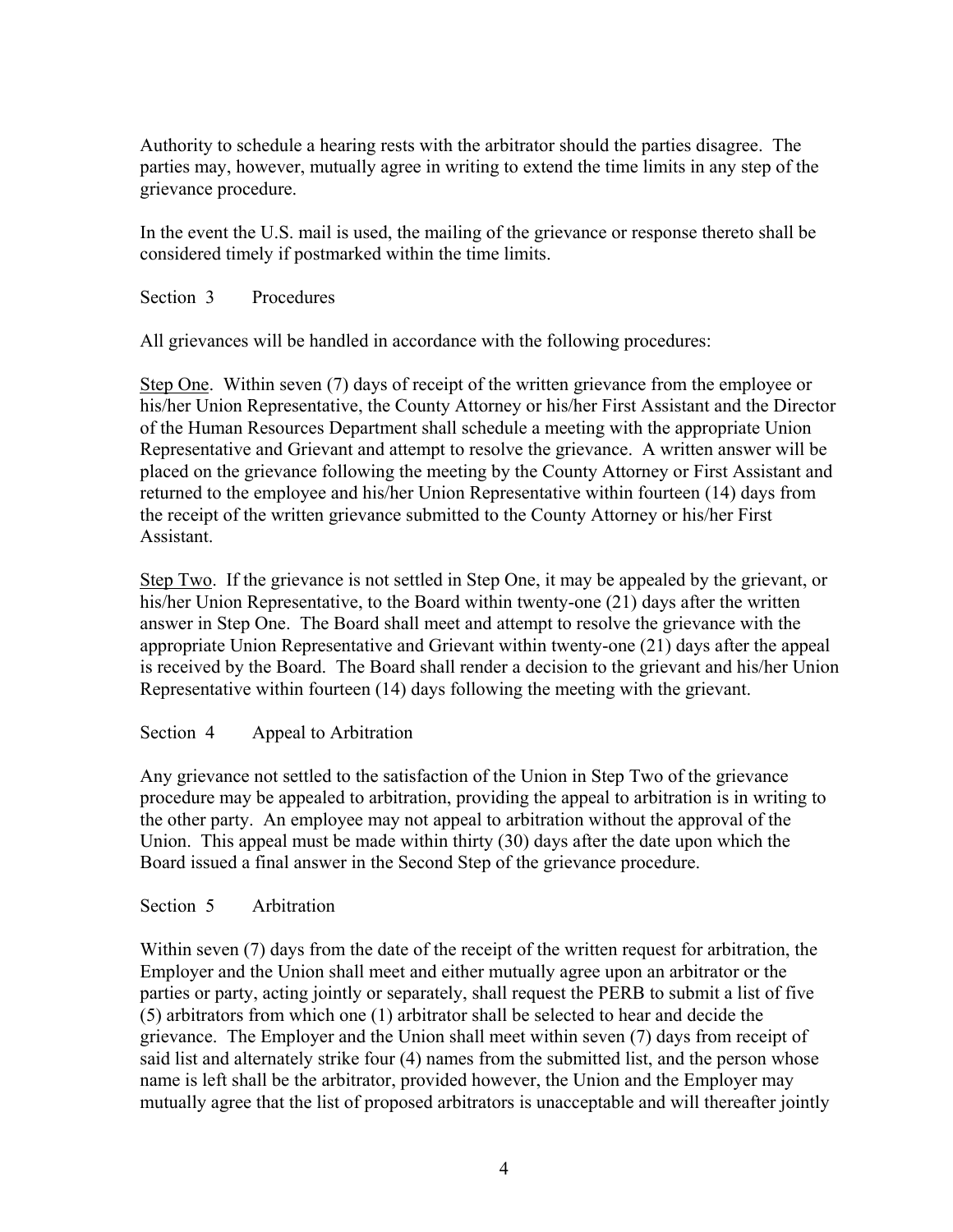petition the PERB for a new list of five (5) arbitrators. The party making the first strike shall be determined by a flip of a coin.

The arbitrator shall conduct a hearing on the grievance within a reasonable time and shall be empowered to rule on all disputes. Unless otherwise agreed to by the Employer and the Union, the decision of the arbitrator and the findings upon which it is based shall be in writing and the copies thereof presented to each party within thirty (30) calendar days from the date the hearing terminates.

If two (2) or more grievances are appealed to arbitration, the parties will attempt to agree upon a single arbitrator to hear the grievances. If the parties fail to agree to combine the grievances, then each grievance will be submitted to a separate arbitrator.

The fees and expenses of the arbitrator will be shared equally by the parties. Each party shall pay its own cost of preparation and presentation for arbitration. No stenographic transcript of the arbitration hearing shall be made unless requested by a party. The cost of stenographic reporting of the hearing shall be borne by the party requesting the same. Such cost shall include a copy of the transcript for the arbitrator. Each of the parties shall bear the cost of his/her own witnesses, including any lost wages that may be incurred. The arbitrators shall only have authority to determine the compliance with the provisions of this Agreement. The arbitrator shall not have jurisdiction or authority to add to, amend, modify, nullify, or ignore in any way the provisions of this Agreement and shall not make any award which in effect would grant the Union or the Employer any matters which were not obtained in the negotiation process.

The decision of the arbitrator shall be final and binding on both parties of this Agreement provided such decision does not exceed the arbitrator's jurisdiction or authority as set forth above.

## Section 6 Processing Grievances

If the County Attorney or First Assistant and the Union Representative's Supervisor agree, grievances may be, but are not required to be, processed during regular working hours without loss of pay.

Processing grievances shall be defined as investigating grievances, filing grievances, and attending any Step 1 or 2 meetings regarding grievances. However, only one (1) local Union grievance representative will be in pay status for any one (1) grievance. Whenever possible the Union representatives will provide twenty-four (24) hours notice to his/her supervisor. Further, in a group grievance, only one (1) of the grievants shall be in pay status as spokesperson for the group. (Group grievances are defined as, and limited to, those grievances which cover more than one employee, and which involve like circumstances and facts for the grievants involved.) The employer is not responsible for any compensation of employees or Union representatives for time spent processing grievances outside his/her regularly scheduled hours of employment.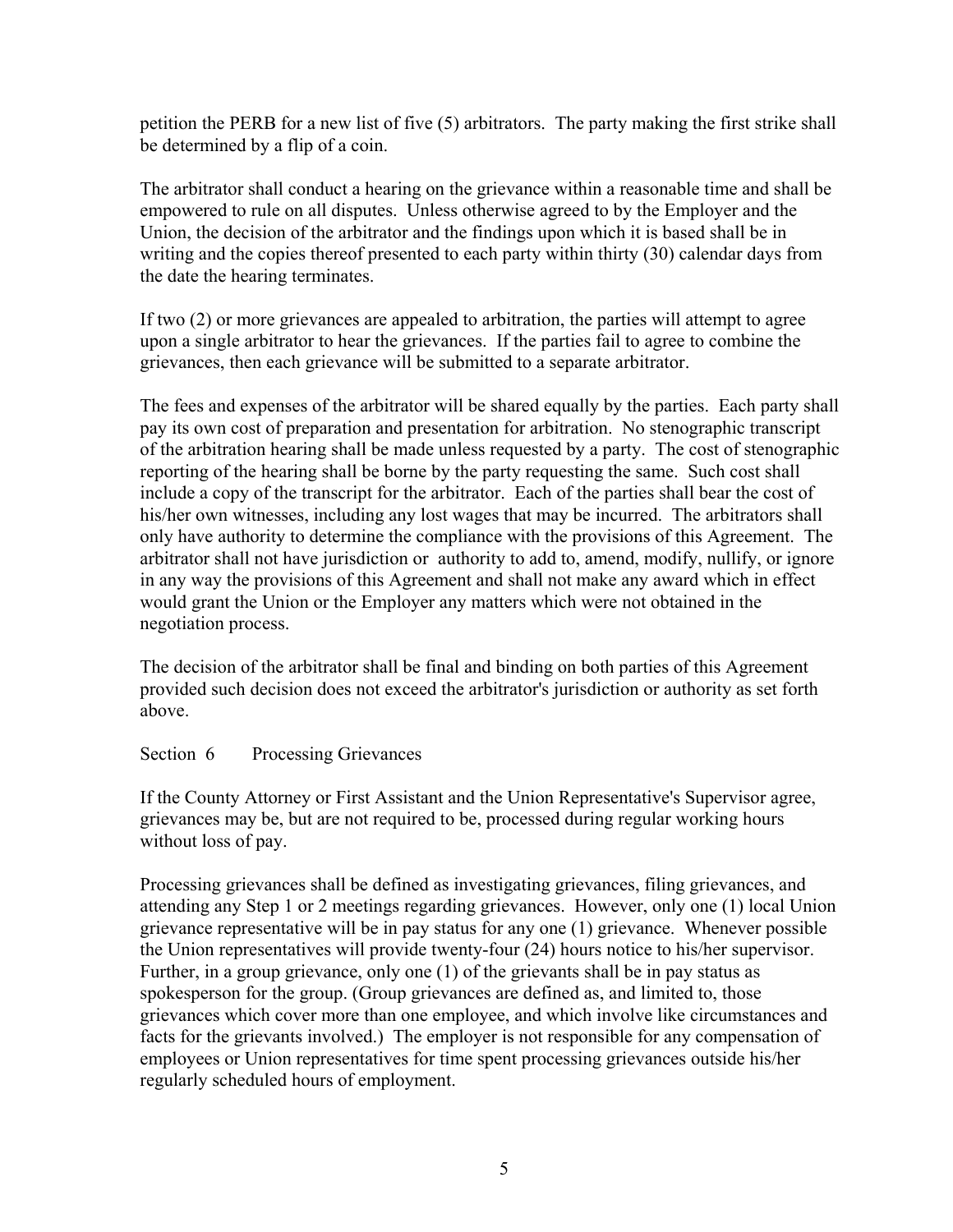## Section 7 Exclusive Procedure

The grievance procedure set out above shall be exclusive and shall replace any other grievance procedure for adjustment of any disputes arising from the application and interpretation of this Agreement.

Section 8 Exclusion of Grievant

An aggrieved employee is entitled to be present at all steps of the grievance procedure.

Section 9 Retroactivity

Settlement of grievance may or may not be retroactive as the equities of particular cases may demand. In any case, where it is determined that the award should be applied retroactively, the maximum period of retroactivity allowed shall be a date not earlier than twenty-four (24) days prior to the date of initiation of the written grievance in Step One.

Section 10 Number of Stewards

For information purposes only, the Union shall provide the Human Resources Director of Woodbury County with a written list setting forth the names of the Stewards.

The Employer shall supply the local Union with a list of supervisors to contact on grievance matters.

Section 11 Discipline and Discharge

The Union recognizes the right of the employer to suspend, discharge or take other appropriate disciplinary action for just cause. The employer agrees to use progressive discipline where appropriate.

The intention to take disciplinary action shall be reported to the Director of Human Resources prior to taking any action. The Director of the Human Resources shall inform the Union prior to any disciplinary action being taken. However, the employer may immediately suspend an employee with pay while an investigation is pending.

Any disciplinary action may be processed as a grievance through the grievance procedure. A grievance based on a suspension without pay or discharge shall begin with the second step of the grievance procedure. Grievances of all other disciplinary actions shall begin with the first step of the grievance procedure.

## **ARTICLE IV Seniority**

Section 1 Definition of Seniority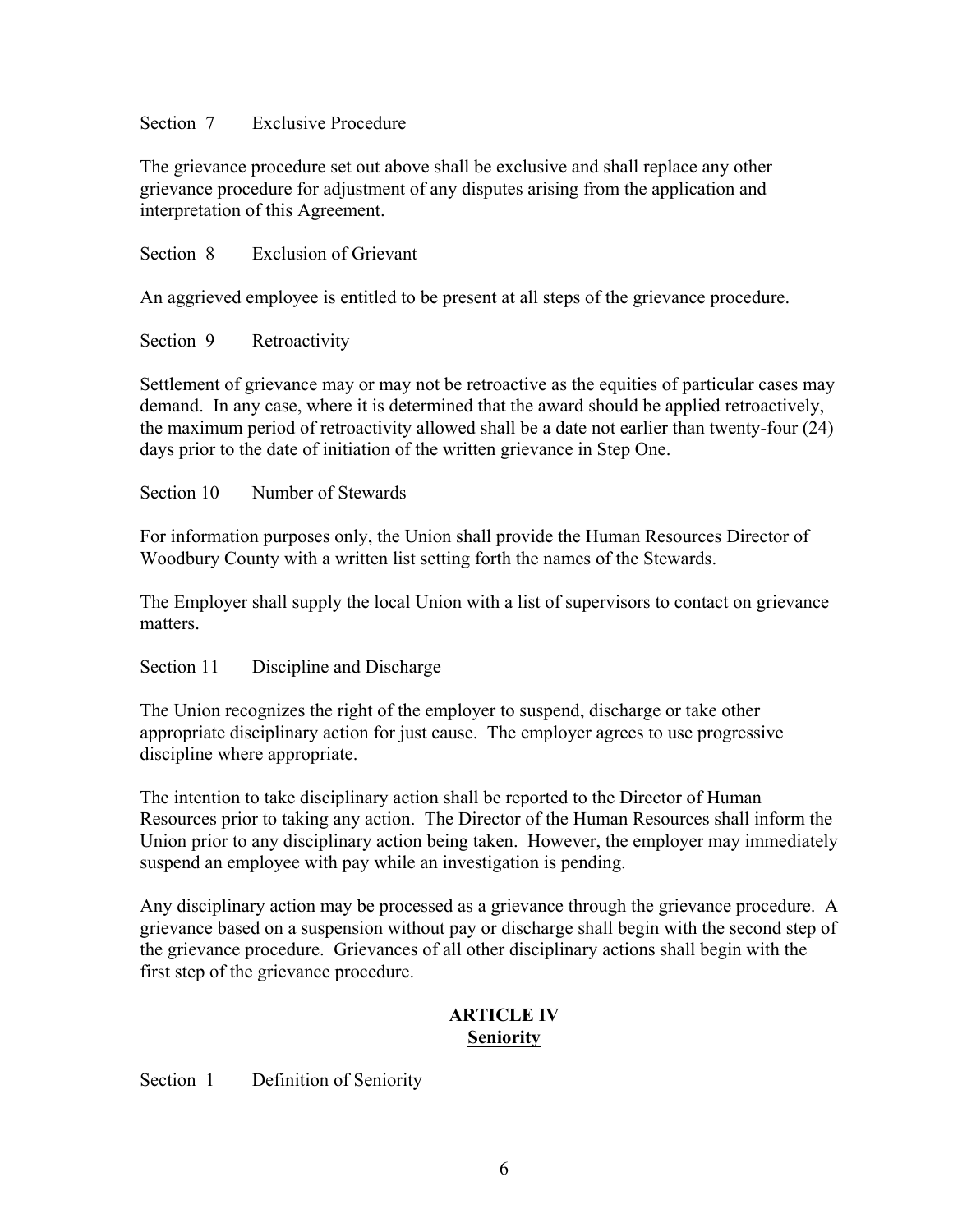Seniority is defined as an employee's length of continuous service with the County, since his/her date of hire. Any length of service in a temporary position shall be included in the computation of seniority if the employment was contiguous to the appointment to a regular position.

In the event two (2) employees have the same original date of employment, seniority of one as against the other shall be determined by the last four (4) digits of the social security number with the employee having the lower last four (4) digits of the social security number being considered as having the greater seniority.

# Section 2 Seniority Records

The seniority records for employees shall be maintained by the Employer, shall be provided to the Union, and shall be updated annually. A similar list will be posted on all bulletin boards where bargaining unit personnel are employed. Objections to the list may be filed as a grievance, and corrections will be made appropriately.

Section 3 Termination of Seniority

An employee shall lose seniority and the employment relationship shall be terminated in the following cases: (a) employee quits; (b) employee is discharged; (c) employee fails to report to work at the end of leave of absence; or (d) employee retires. Provided further that layoff of two (2) years or less, any suspension for disciplinary purposes, absence on authorized leave with or without pay and absence while receiving temporary total disability benefits under the Iowa Worker's Compensation Act, not to exceed one (1) year, shall not constitute a break or interruption in service within the meaning of this Article.

Section 4 Probationary Period

For purposes of this contract the probationary period for new employees shall be one hundred and eighty (180) calendar days. This probationary period shall begin to run from the first day of the employee's service as a permanent employee and may be extended by the County Attorney, at his/her discretion, for an additional period of one hundred and eighty (180) consecutive calendar days. If an employee's probationary period is extended, the County Attorney shall provide the employee with a written explanation of the reason(s) for the extension.

# **ARTICLE V Hours of Work and Overtime**

Section 1 Hours

The Assistant County Attorneys are professional employees and are not eligible for overtime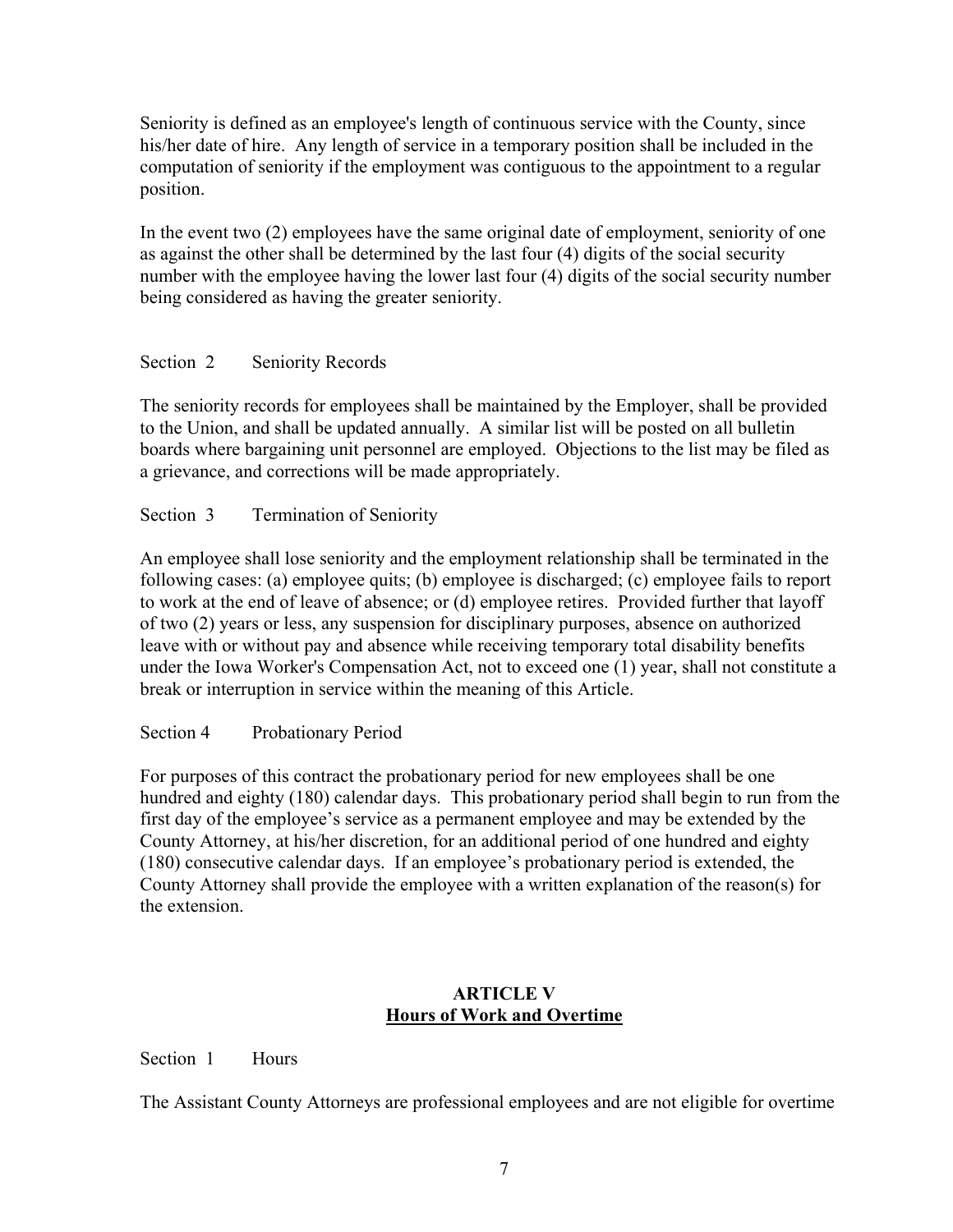compensation. Under the general supervision of the County Attorney, Assistant County Attorneys are expected to work the necessary hours to handle their assigned cases in the context of the Iowa Code of Professional Responsibility for Lawyers, the Court's Case Processing Standards and the case processing expectations of the Woodbury County Attorney's Office.

The victim witness coordinator will be expected to work forty (40) hours a week. It is the expectation that the Victim Witness Coordinator will not work more than forty (40) hours per week. If a project is going to require the Victim Witness Coordinator to work more than forty (40) hours per week, the time in excess of forty (40) hours must be approved by the County Attorney or his/her First Assistant. Approved time which is in excess of forty (40) hours per week and which qualifies for overtime compensation under the Fair Labor Standards Act will be paid at a time and one-half (1 1/2) rate.

# **ARTICLE VI Wages and Fringe Benefits**

Section 1 Wage Schedule

Employees shall be paid on the basis of the salary schedule attached as Appendix A.

Section 2 Wage Schedule Placement and Advancement

The Appendix A salary schedule for Assistant County Attorneys has twelve (12) steps. Each step is designed to allow advancement after twelve (12) months. Advancement subject to the conditions in the next paragraph shall be on the anniversary date for the Assistant County Attorney.

Newly hired Assistant County Attorneys shall be placed on the Appendix A salary schedule in accordance with the terms of this contract.

An Assistant County Attorney shall not be advanced if his/her evaluation is rated unsatisfactory overall. If an Assistant County Attorney is not advanced on step because his/her performance is rated unsatisfactory overall, the Assistant County Attorney shall be given recommendations to improve his/her performance and shall be re-evaluated within six (6) months following the date he/she was scheduled to advance. If upon re-evaluation the Assistant County Attorney performance is rated higher than unsatisfactory overall, the Assistant County Attorney shall be granted his/her step increase and shall be paid retroactive to the date he/she was scheduled to receive a step increase.

Upon initial employment for an Assistant County Attorney position, credit may be given for previous experience in a comparable position, whether within or outside of the County, on the following basis:

a. 0 months to 18 months experience - Step 1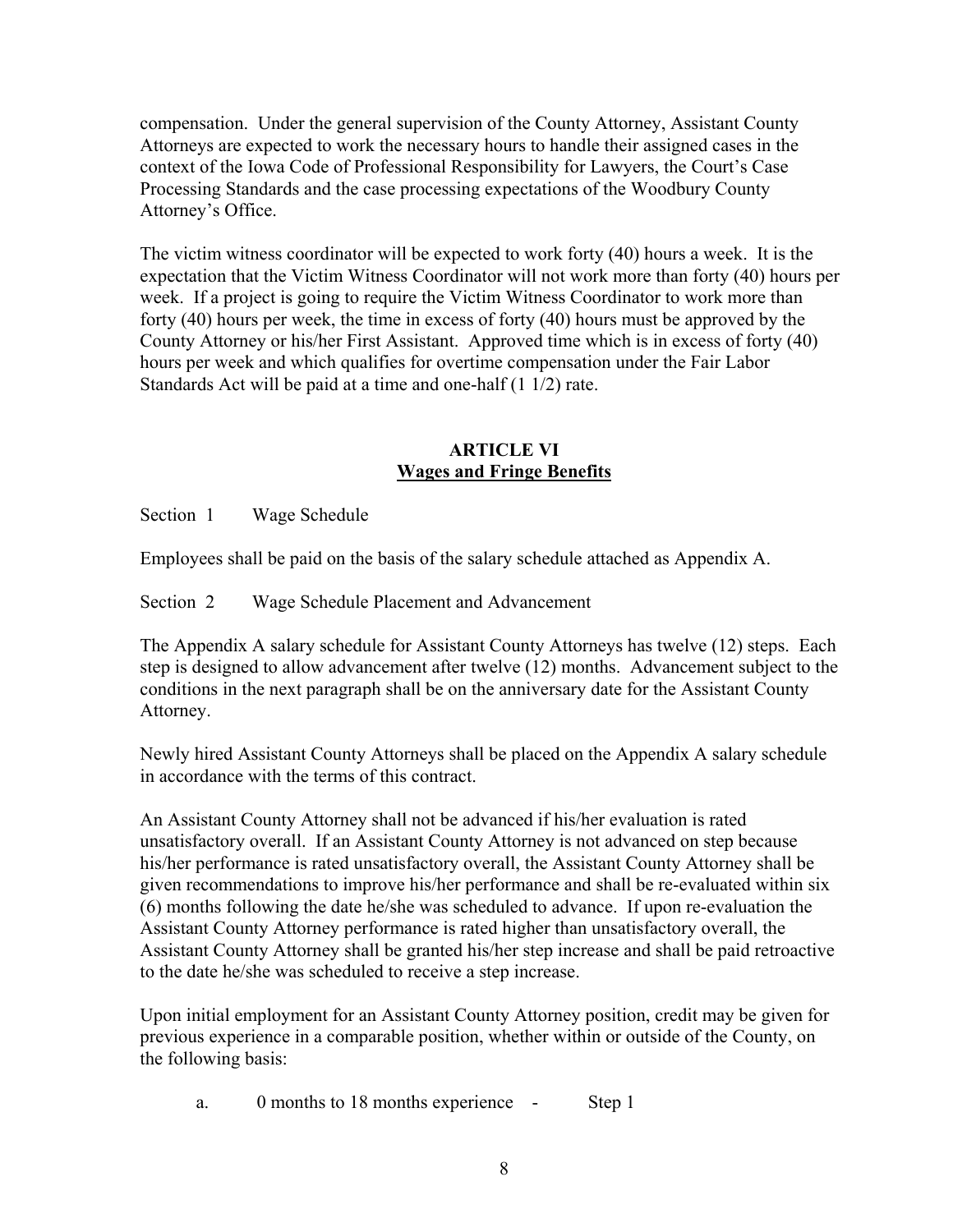| $\mathbf b$    | 19 months to 30 months experience - |                          | Step 2 |
|----------------|-------------------------------------|--------------------------|--------|
| $\mathbf{c}$ . | 31 months to 42 months experience - |                          | Step 3 |
| d.             | 43 months or more experience        | $\overline{\phantom{a}}$ | Step 4 |

The Union shall have the right to grieve any advance step placement, and any grievance relating to step placement shall be filed within twenty (20) working days of the Assistant County Attorney's date of hire and shall be commenced at the second step of the grievance procedure. The Employer shall notify the Union of any advance step placement granted to a new Assistant County Attorney. The Union has the right to request and receive any applicable information to investigate and process any such grievance.

Section 3 Holidays Recognized

Regular full-time and part-time employees shall be granted the following paid holidays:

| New Years Day                         | January 1                             |
|---------------------------------------|---------------------------------------|
| Dr. Martin Luther King Jr.'s Birthday | Third Monday in January               |
| Memorial Day                          | Last Monday in May                    |
| Independence Day                      | July 4                                |
| Labor Day                             | First Monday in September             |
| <b>Veterans</b> Day                   | November 11                           |
| Thanksgiving Day                      | Fourth Thursday in November           |
| Thanksgiving Friday                   | Following Fourth Thursday in November |
| Christmas Day                         | December 25                           |
| <b>Floating Christmas Holiday</b>     | December 24, 2020                     |
|                                       | December 24, 2021                     |
|                                       | December 23, 2022                     |
|                                       | December 26, 2023                     |

Section 4 Observance of Holidays

The Board shall designate the day on which the holiday is to be observed except that if an aforementioned holiday falls on a Saturday, the preceding Friday will be observed as a holiday, and if an aforementioned holiday falls on a Sunday, the following Monday will be observed as the holiday.

Section 5 Vacation Rate of Accrual

Vacation benefits are granted only to regular full-time and part-time employees.

Regular Full-Time: Regular full-time employees in active pay status shall accrue annual vacation leave credit on a pay period basis as follows:

| Years of | Hourly | <b>Hours</b> |
|----------|--------|--------------|
|          |        |              |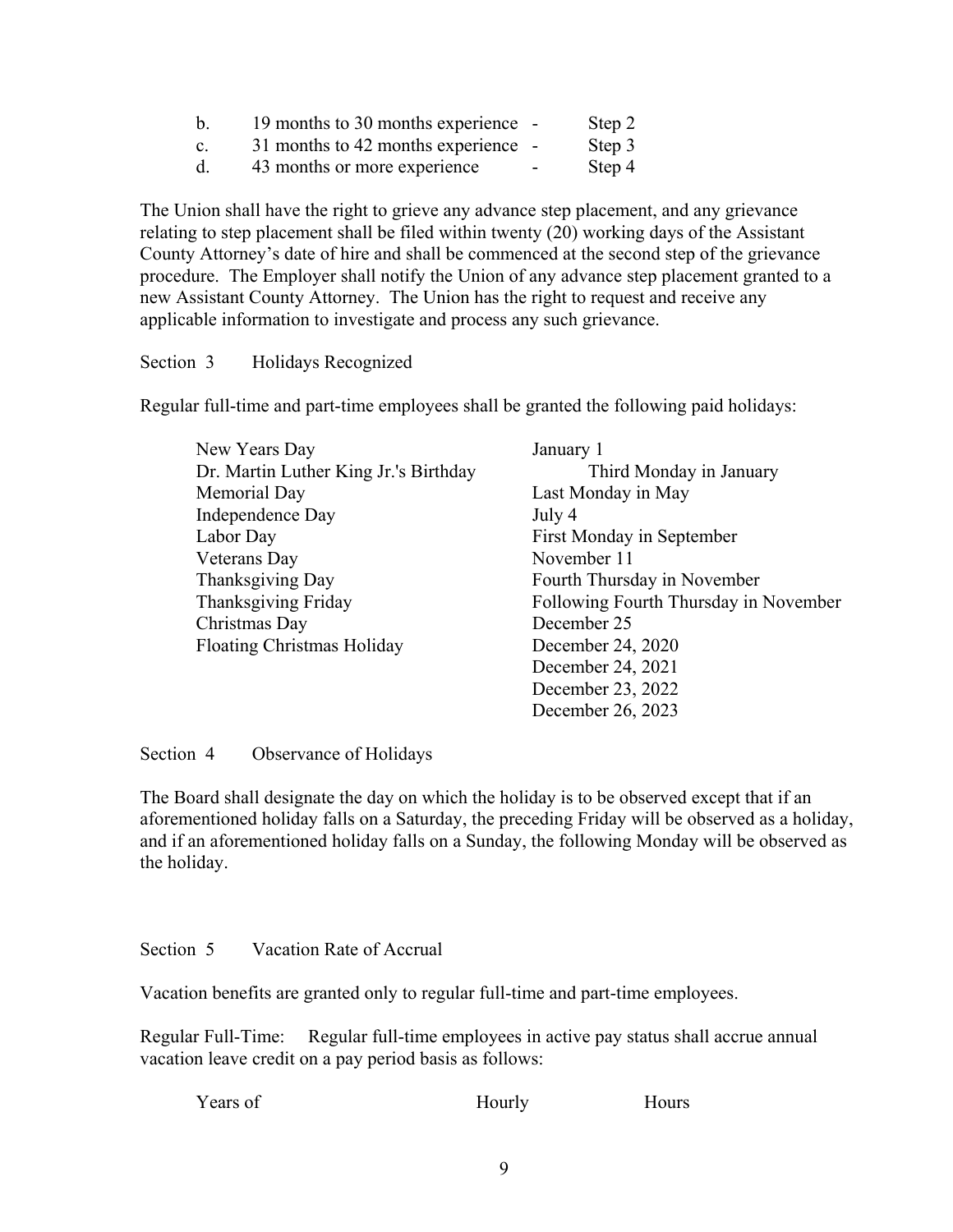| Continuous Service                          | Credit            | Per Year  |
|---------------------------------------------|-------------------|-----------|
| After 1 year                                | $40/No$ of hr.    | 40 hours  |
| 2 or more years,<br>but less than 8 years   | $80/No$ . of hr.  | 80 hours  |
| 8 or more years,<br>but less than 15 years  | $120/N0$ of hr.   | 120 hours |
| 15 or more years,<br>but less than 20 years | $160/No$ of hr.   | 160 hours |
| 20 or more years                            | $200/No$ . of hr. | 200 hours |

Employees changing status from full-time to part-time shall be paid for vacation credits in excess of the prorata maximum carryover allowed at the end of the anniversary year in which the change occurs.

#### Regular Part-time

Regular part-time employees in an active pay status shall accrue annual vacation leave credit on a pay period basis as follows:

| Years of<br>Continuous Service              | Hourly<br>Credit |
|---------------------------------------------|------------------|
| After 1 year                                | .01923           |
| 2 or more years,<br>but less than 8 years   | .03847           |
| 8 or more years,<br>but less than 15 years  | .05770           |
| 15 or more years,<br>but less than 20 years | .07693           |
| 20 or more years                            | .09615           |

Section 6 Use and Limitations

Vacation leave is provided to employees for the purpose of rest and recreation from daily routine. New employees shall be eligible to use accrued vacation after six (6) months of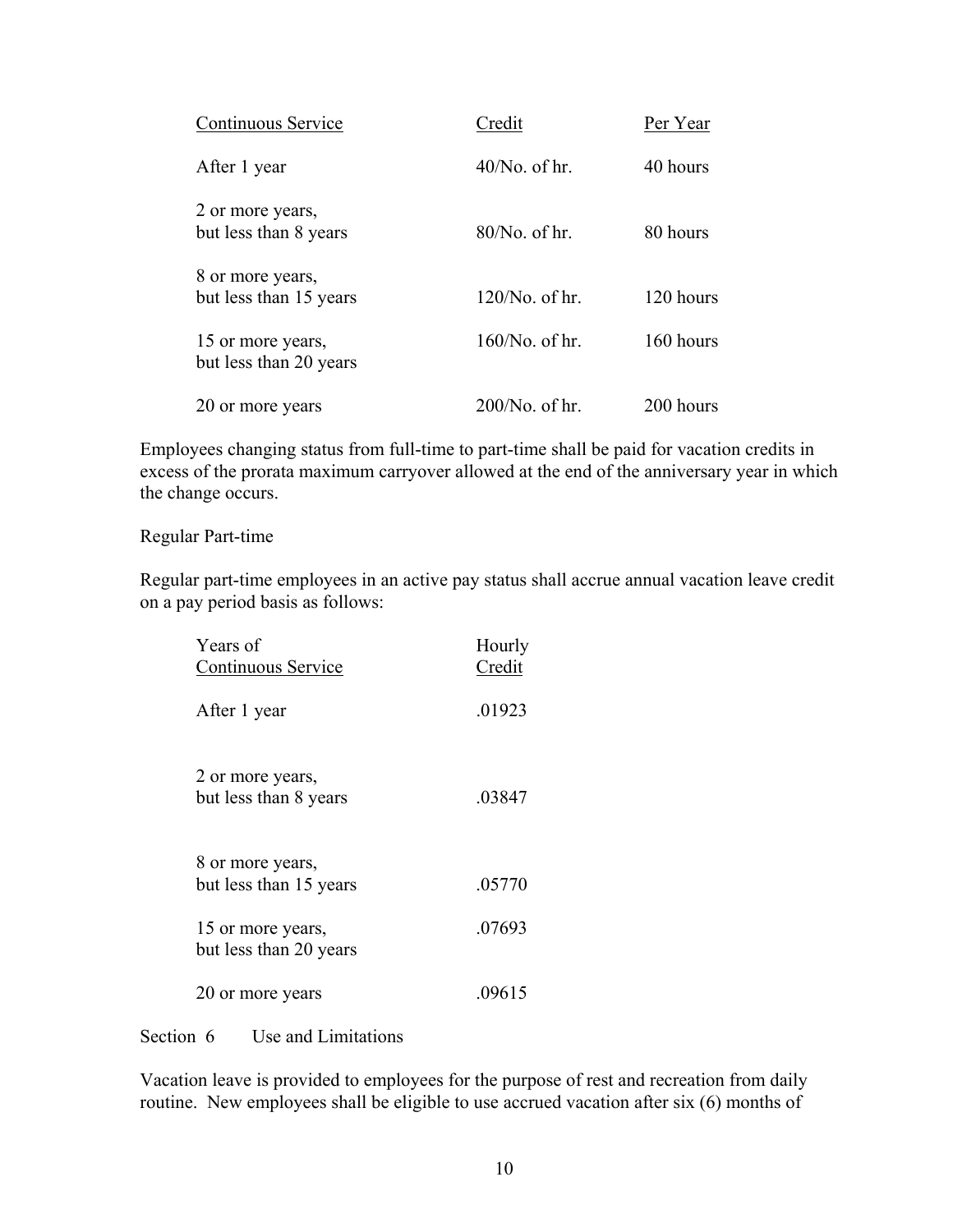employment. When an officially designated holiday occurs during an approved vacation leave, the holiday will be paid and no vacation leave will be charged. The practice currently being used by employees to schedule vacation time off shall continue to be used within the County Attorney's Office. The County Attorney may require rescheduling of vacations if in his/her judgment the scheduling of a vacation will adversely affect the efficient operation of the County Attorney's Office.

# Section 7 Payment for Vacation Time

In the event of a layoff, death or retirement of an employee, the final wages shall include compensation for all unused, accrued vacation credit. Employees terminated after four (4) months of employment, but prior to their first anniversary, shall be paid for vacation credits in their last paycheck. Employees who resign or are terminated prior to the completion of four (4) months of employment are ineligible for vacation pay.

## Section 8 Carryover

Vacation credits are earned from anniversary date to anniversary date and employees are encouraged to expend vacation during the anniversary year as it is accrued. If, however, the employee elects to carry over hours from the current anniversary year, the maximum carryover shall be equal to the amount of vacation accrual earned in the anniversary year just ended.

Any hours exceeding the above limits at the employee's anniversary date shall be reduced to the maximum number of hours permitted to be carried over as provided in paragraph 1 of this section.

## Section 9 Flex Benefit Plan

The Board will provide the employees with access to a Flex Benefit Plan. Employees will be able to use pre-tax dollars for any use sanctioned by federal law. Current uses include but are not necessarily limited to deductibles, coinsurance and premium payments for group insurance, vision care, glasses and dependent care. This plan is subject to revision if federal laws governing flex benefits are revised.

## Section 10 Personal Day

Each employee will receive two (2) personal days per contract year. The personal days will be scheduled by mutual agreement between the employee and the County Attorney or his/her First Assistant. The personal day shall not be carried over from contract year to contract year, nor shall they be granted, if unused, to any employee upon retirement, termination or discharge. No employee will be permitted to work his/her personal day(s).

Section 11 Vision Insurance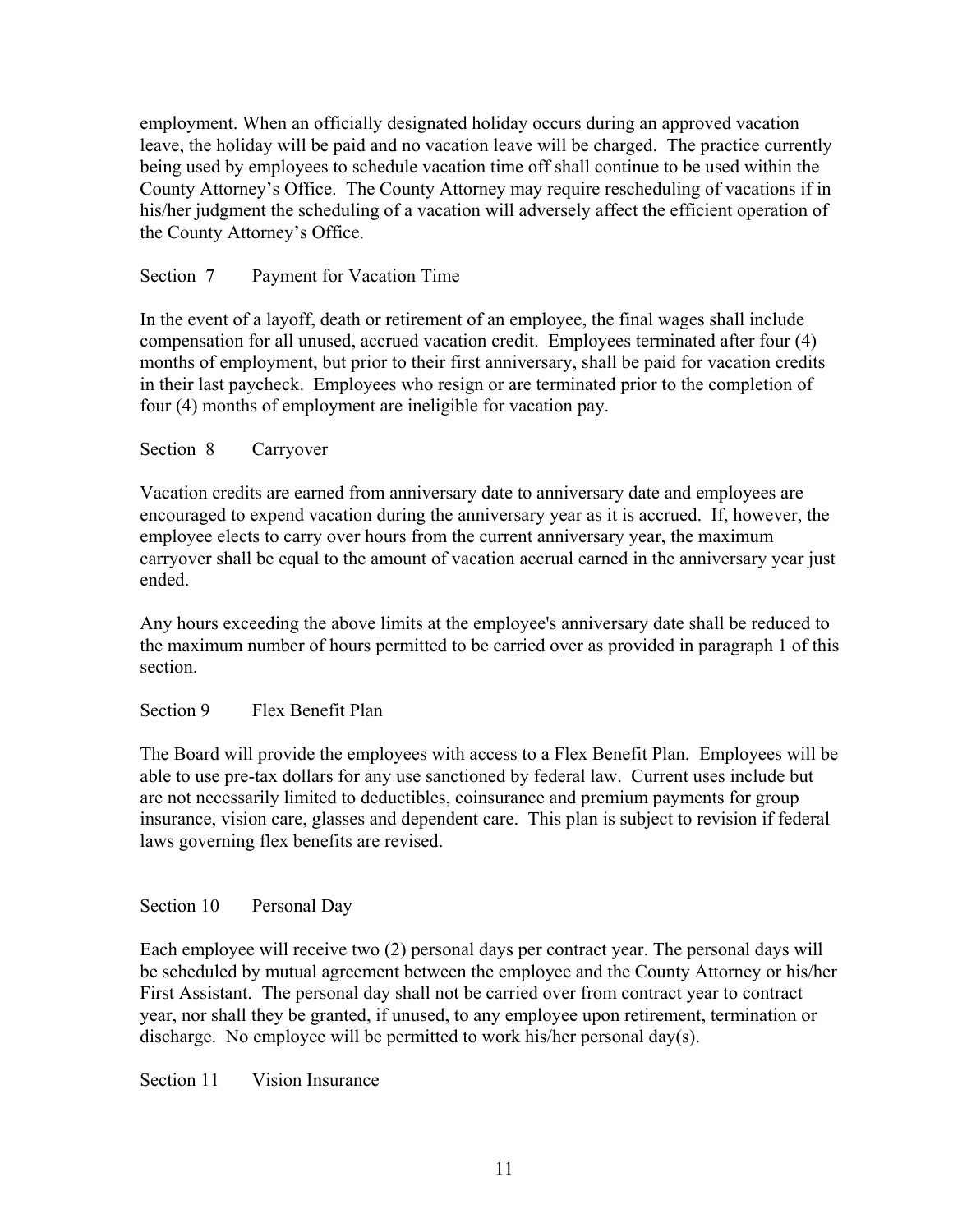Effective July 1, 2013, the Employer will provide vision insurance options by mutual agreement between the Employer and the Union. The Employer agrees to deduct from wages any portion of the vision plan premium cost attributed to the employee according to the coverage selected. Coverage selected and authorization for payroll deduction shall be executed upon submission of an application completed by the employee. Revocation of plan participation will be according to terms stipulated by the plan document. For the contract term from July 1, 2013 through June 30, 2016, the enrolled employee shall pay 100% of the premium cost for selected coverage.

Section 12 Bar Association Dues

Effective July 1, 2016, the Employer will pay the cost of Iowa licensure and CLE report processing fee in the amount of \$185.00 per year for each Assistant County Attorney.

Section 13 Parking

Effective July 1, 2016, the Employer will reimburse each Assistant County Attorney on a monthly basis for the cost of parking in the City Ramp on Douglas Street in Sioux City, Iowa.

# **ARTICLE VII Leaves of Absence**

Section 1 Sick Leave

A. Rate of Accrual

Regular employees shall accrue sick leave at the rate of .04615 hour per hour worked up to a maximum of ninety-six (96) hours per year. Employees may accumulate a maximum of six hundred and forty (640) hours of sick leave.

- B. Use
	- 1. Requests for sick leave are to be directed to the Department head or his/her designee. Requests should be made as soon as the employee knows they need sick leave. If an employee is using sick leave for an appointment, the appointment should be scheduled so the employee misses the minimum amount of work time. The Department head or his/her designee should be told about the appointment as soon as the appointment is scheduled. If an employee is calling in because they believe they are too sick to report to work, they should attempt to reach the Department head or his/her designee as much in advance of his/her scheduled reporting time as possible.

If there is a reasonable suspicion that sick leave is being abused, the Department head or his/her designee will report the matter to the Director of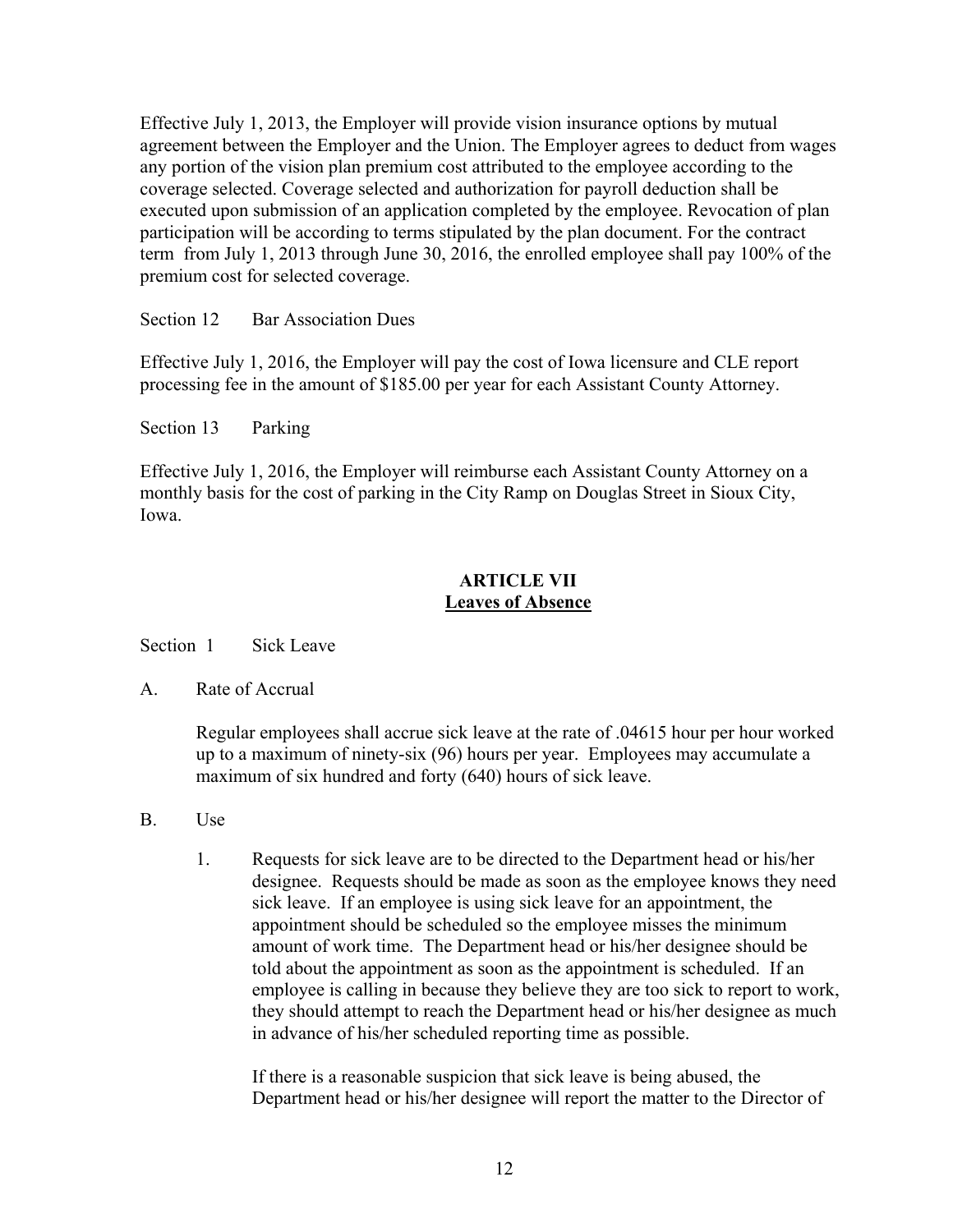Human Resources. The Director of Human Resources or his/her designee will conduct an investigation. As part of the investigation, the employee may be required to provide appropriate documentation from treating doctors. Sick leave abuse is a serious matter which will result in appropriate disciplinary action.

When a holiday occurs while an employee is on sick leave, the employee's sick leave account shall not be charged for the holiday period.

- 2. An employee may be granted up to one hundred and twenty (120) hours of family leave per contract year chargeable to accumulated sick leave when it is necessary for them to provide care for a spouse, child or parent with a serious health condition. The employee requesting family leave will be required to provide a written statement of the reason family leave is needed and may be required to provide a physician's statement concerning the illness or injury of the spouse, child or parent. This leave shall be non-accumulative. If the leave is granted it may be treated as leave time under the Family Medical Leave Act. However, the Board of Supervisors shall not be bound by any terms, conditions or interpretations of the Family Medical Leave Act in deciding whether or not to grant the leave. The decision to grant or deny this leave is in the sole discretion of the Board of Supervisors or its designee. Any leave request which is going to be denied by the designee of the Board shall be presented to the Board of Supervisors and the employee will be invited to present his/her situation to the Board. The decision of the Board of Supervisors is final and is not subject to a grievance under the terms of this contract.
- 3. Employees may also use paid sick leave credits for medical, dental and vision appointments if they must be scheduled during normal working hours. Proof that such scheduling is necessary may be required.
- C. Work Prohibition

Employees working in any other employment, including self-employment, while receiving sick leave pay from the County are subject to disciplinary action up to, and including immediate dismissal.

D. Notice Requirement

To be eligible for sick leave payment, an employee shall notify the County Attorney or his/her First Assistant as soon as possible. Notice must be given prior to the starting time of the employee's workday. This notice may be waived if the County Attorney or his/her First Assistant determines that the employee could not reasonably be expected to comply with this requirement because of circumstances beyond the control of the employee.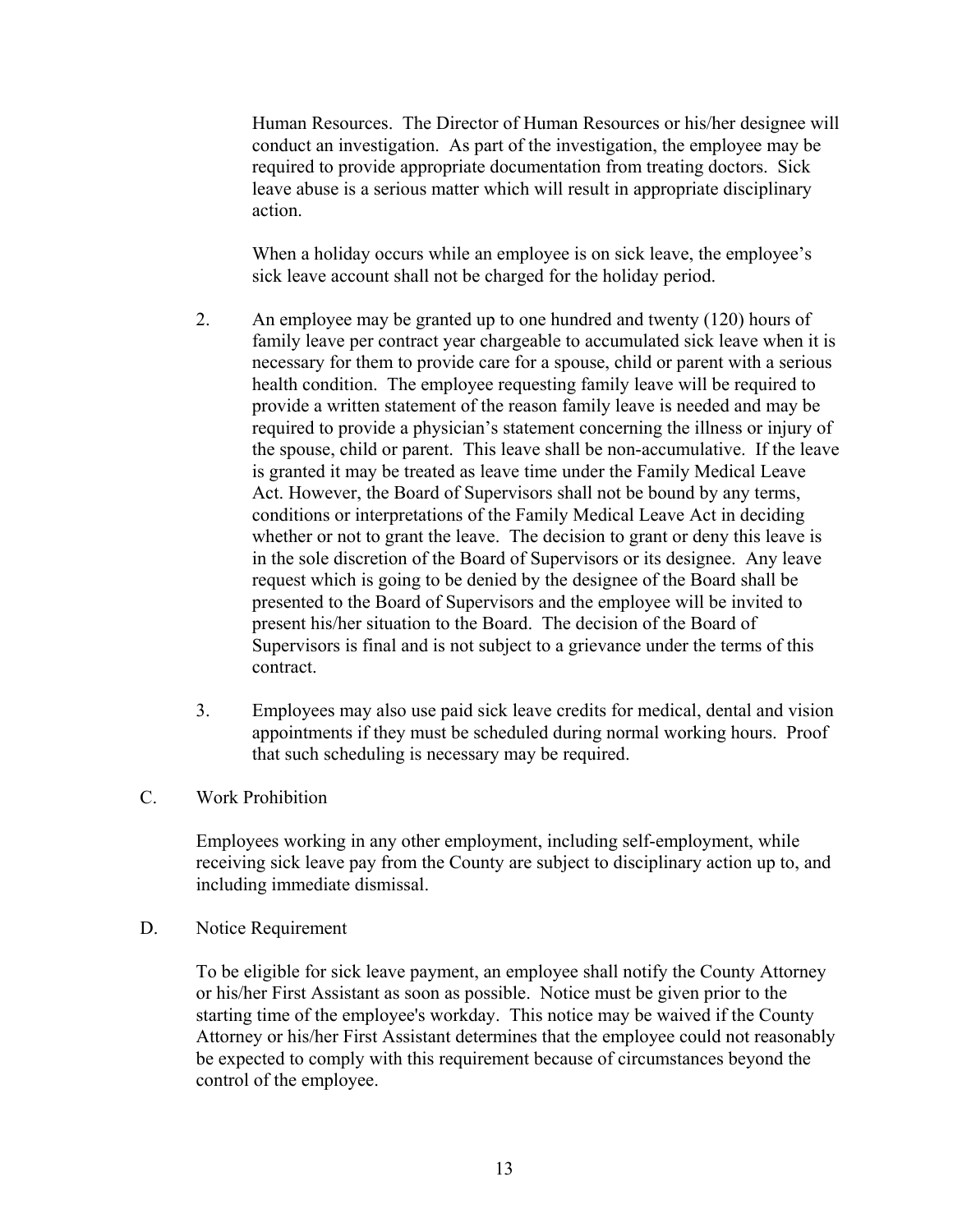# E. Holiday Limitation

Sick leave will not be paid on the working day immediately preceding or following a holiday except in case of serious, confining illness.

# F. Sick Leave Conversion and Payment

An employee who has accumulated and maintains six hundred and forty (640) hours of sick leave will be allowed to convert sick leave earned during the year to vacation at the rate of four (4) hours of sick leave for one (1) hour of vacation. An employee will cease to be eligible for this conversion any time his/her accumulated sick leave falls below six hundred and forty (640) hours.

An employee who is retiring and has a minimum of twenty-five (25) years of employment with Woodbury County will be paid for fifteen percent (15%) of his/her accumulated sick leave up to a maximum of Three Thousand Dollars (\$3000.00).

# Section 2 Work-Related Injuries

To the extent it is available, sick leave may be used for an on-the-job injury or disability. When Workers Compensation is received, the employee shall have the option of being paid the difference between the amount of workers compensation and the employee's regular salary. Payments shall be made concurrently with regular pay periods. Only the amount paid by the County shall be deducted from sick leave credit. The amount of money paid by the County divided by the Employee's hourly rate of pay shall determine the number of sick leave hours used.

# Section 3 Pre-determined Temporary Disability

- A. Except as hereafter modified all policies, rules, and regulations, applicable to employees who are granted sick leave shall be applicable to employees applying for pre-determined temporary disability leave. Sick leave, to the extent of an employee's accumulated earned sick leave, shall be paid only during the time of medical confinement which shall be the time medically indicated for termination and recommencement of duties.
- B. An employee shall notify the County Attorney or his/her First Assistant as soon as the necessity for taking sick leave becomes known to the employee.
- C. Following a pre-determined temporary disability leave the employee shall furnish a statement from his/her physician setting forth the date that he/she became incapacitated due to personal illness and unable to perform his/her normal duties, and the date that such incapacity terminated. Sick leave benefits, to the extent of accumulated sick leave earned, shall be paid only for such period of incapacity.
- D. The determination of whether and/or when the employee is capable of returning to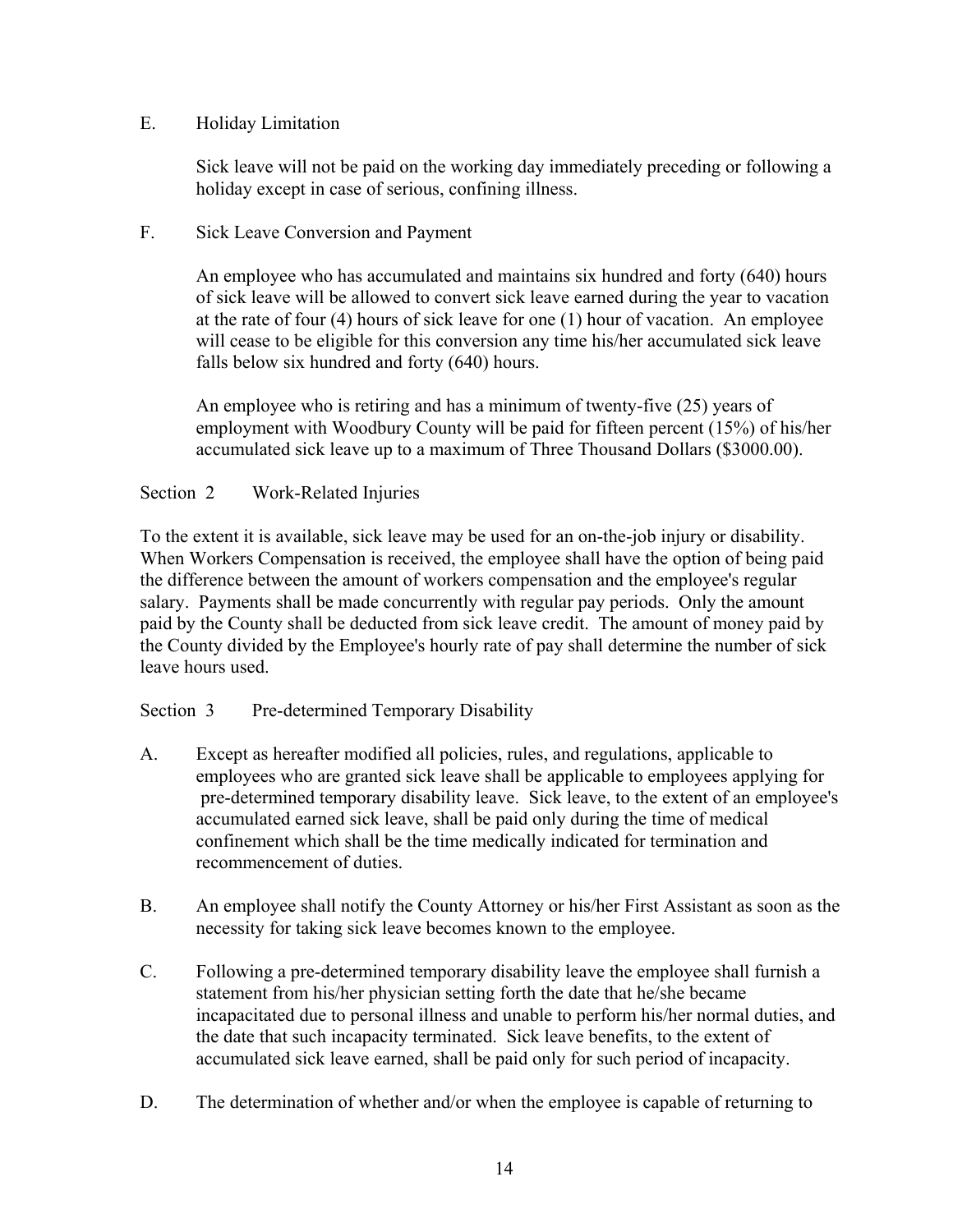work following the pre-determined temporary disability shall be made in consultation with the employee, the County Attorney or his/her First Assistant and the employee's physician, and may also be in consultation with a physician of the Employer's own choosing.

## Section 4 Bereavement Leave

## A. Employees Eligible

Bereavement leave benefits are granted only to regular full-time and part-time employees.

## B. Benefits

An employee will be granted up to three (3) working days paid bereavement leave to attend the funeral or other related activities of the employee's spouse, children or step-children, parents or step-parents, mother-in-law, father-in-law, brother (and spouse), sister (and spouse), grandparents, grandchildren, aunts and uncles of the employee or permanent members of the immediate household. The County Attorney may allow one (1) day of bereavement leave with pay, chargeable to sick leave, to attend the funeral or other related activities of members of the family not included above, a fellow employee, or a close friend.

Upon request of the employee, the County Attorney may grant an extension of the three (3) day period or the one (1) day period in the event long distance travel is required or due to the close nature of the family relationship. Any such extension shall be charged against the employee's unused sick leave or vacation accruals.

# Section 5 Jury Duty and Court Appearance

Employees shall be granted a paid leave of absence for assigned work time lost when called to serve on jury duty. An employee shall submit certification of jury service to the Employer, and shall assign to the Employer that part of all remuneration received for jury service which can reasonably be described as duplicate compensation. When released from jury duty during working hours, the employee shall report to work within one (1) hour, unless less than an hour remains in the working day.

Employees required by subpoena to testify in a court action in a matter in which they are not personally involved as participants (e.g. plaintiff, defendant, criminal act of the employee, etc.) shall be granted leaves of absence for the period necessary to fulfill the court obligation, and shall receive the difference between any compensation received for testifying and their regular straight time hourly rate for hours lost as a result thereof. Employees will, as soon as possible, return to work upon completion of their required testimony.

Section 6 Extended Leaves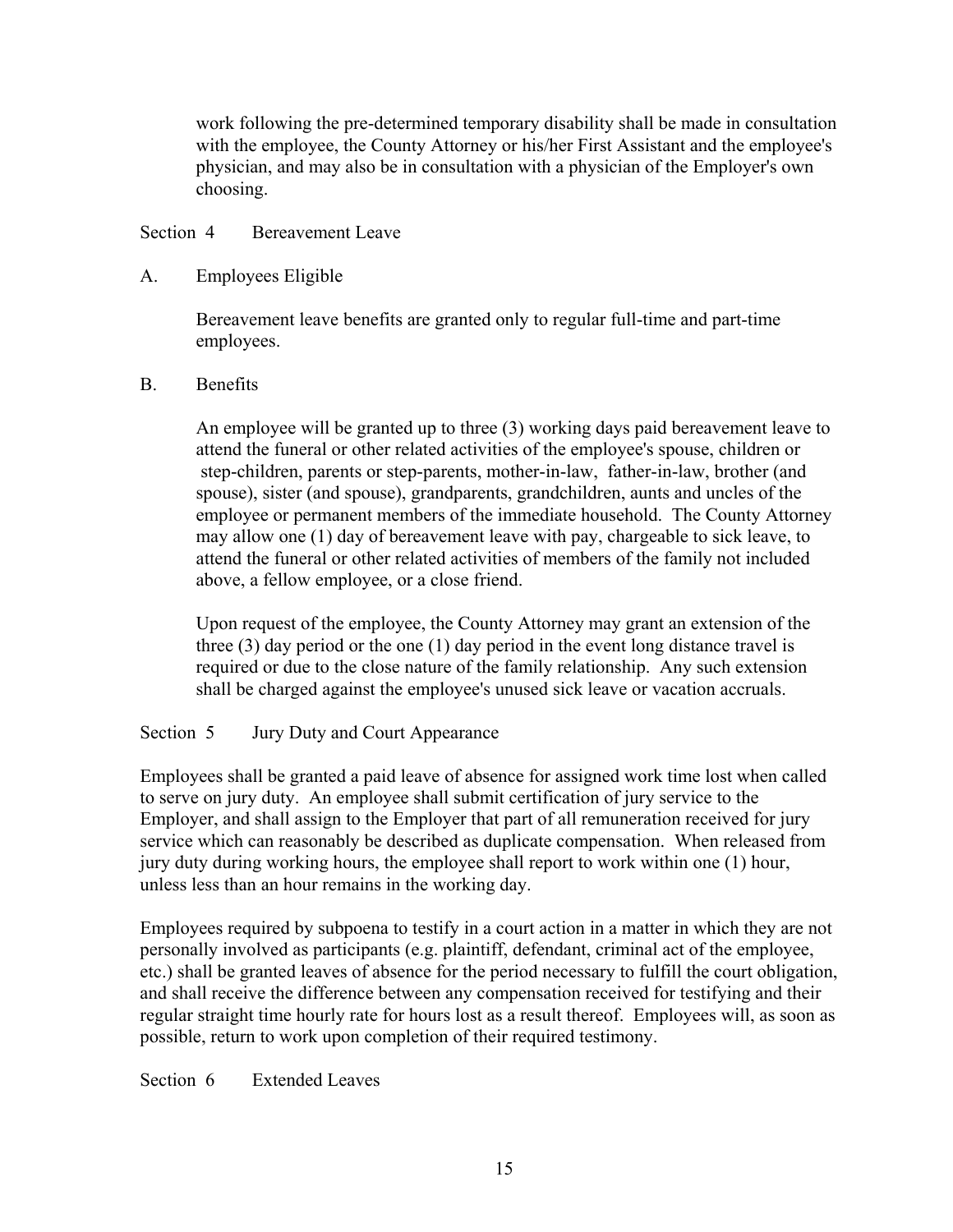## A. Duration

In the discretion of the County Attorney an employee may be granted an extended leave of absence without pay not to exceed one hundred twenty (120) calendar days. The Employer may grant a one hundred twenty (120) calendar day extension at the sole discretion of the Employer.

# B. Application

Application for such a leave of absence must be made in writing to the County Attorney not less than thirty (30) calendar days, whenever possible, before the beginning date of the leave, setting forth in writing the length of leave desired and the reasons therefore. The County Attorney shall respond to the request within fourteen (14) calendar days after the request is received.

## C. Benefits During Leave

No vacation time, sick leave, seniority, or other benefits contained in this Agreement shall accrue during the time an employee is on a leave of absence without pay exceeding thirty (30) calendar days. Employees will be responsible for the payment of all insurance premiums during a leave of absence without pay exceeding thirty (30) calendar days.

D. Return Rights

Employees returning from an extended leave of absence shall return to the job classification in which they worked prior to commencing the leave. Failure to return from an extended leave of absence shall be considered by the County to be a voluntary resignation.

## Section 7 Leave for Negotiations

When contract bargaining sessions between the Union and the Employer are scheduled by mutual agreement to take place during normal working hours, three (3) employees, unless mutual agreement is reached to expand the number, who are members of the Union's bargaining team shall be given such time off without loss of pay to attend these sessions. No employee, however, shall receive more than forty (40) hours of pay per week pursuant to this section.

## **ARTICLE VIII Miscellaneous Provisions**

## Section 1 Personnel Records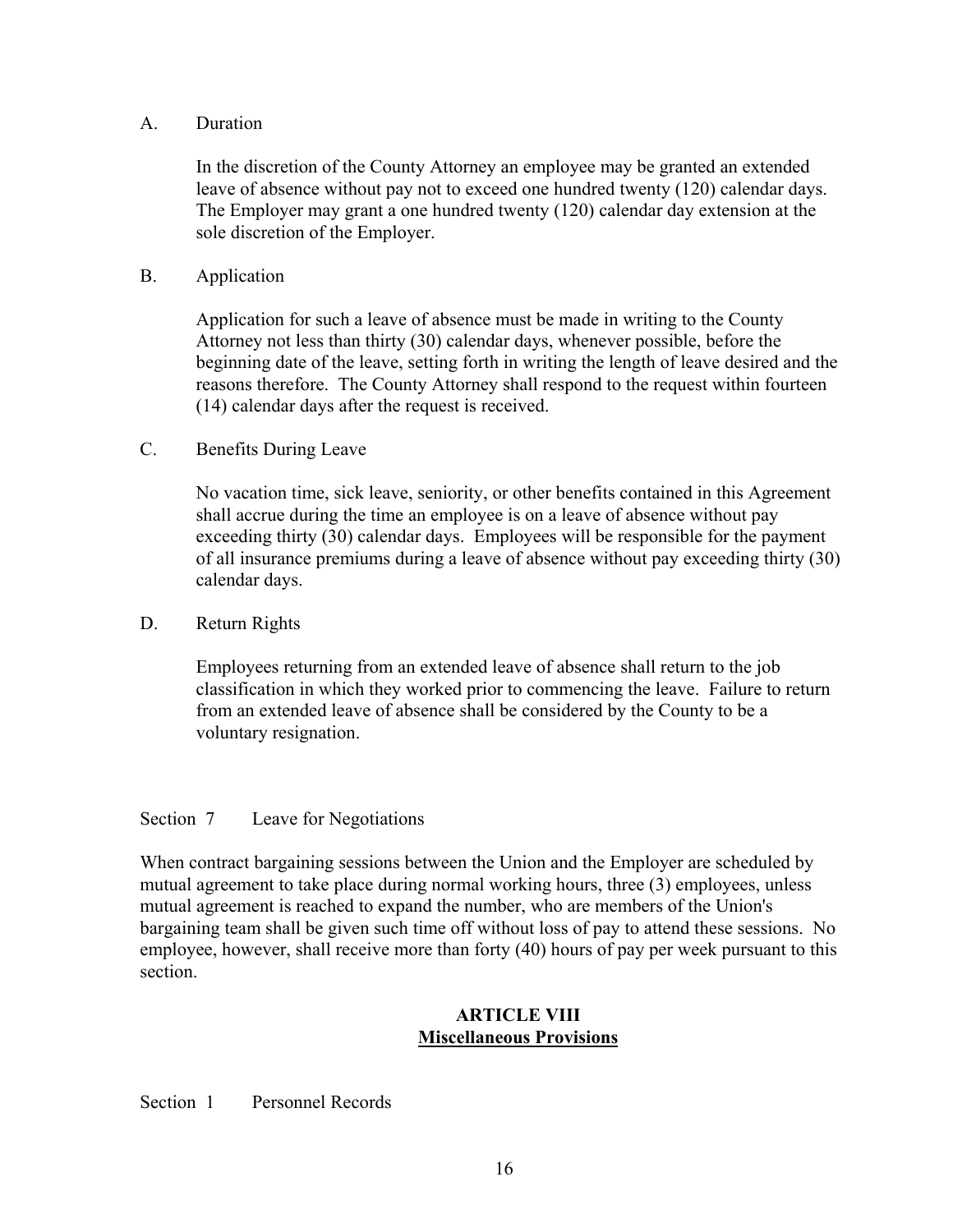Employees or their designees shall be permitted to review their official personnel folder. Copies of material in the employee's personnel file shall be provided the employee on request. The employee shall have the right to respond in writing to any item in his/her personnel file, with said response becoming part of the file.

## Section 2 Labor-Management Meetings

Regular meetings of the Labor-Management Committee shall be held at least once each three (3) months at a mutually agreed upon time and place. All Union communications relating to Labor-Management Meetings shall be directed to the Director of Human Resources. Requests by either party to hold emergency meetings shall not be unreasonably denied. If the meeting is held during an employee's scheduled work hours, the employee will be paid for those hours falling within his/her work time.

Each party shall submit a written agenda to the other not less than two (2) working days prior to each meeting. All Labor-Management Committee meetings shall be for the purpose of discussing and resolving matters pertaining to the administration of this Agreement, including safety, job classification recommendations and the improvement of the relationship among the Employer, the Union, and the bargaining unit employees.

## Section 3 Continuing Legal Education Hours

The County Attorney may select continuing legal education courses which an Assistant County Attorney will be required to attend. If the County Attorney requires an Assistant County Attorney to attend continuing legal education courses, the Assistant County Attorney will be reimbursed, in a manner consistent with the policies of the Woodbury County Board of Supervisors for the costs related to attending the course.

# **ARTICLE IX Health and Safety**

The employer agrees to comply, as it deems appropriate, with occupational safety and health standards and regulations as adopted by the Iowa Occupational Safety and Health Administration, and the U.S. Department of Labor.

## **ARTICLE X No Strike or Lockout**

The Union recognizes its statutory obligations and responsibility to avoid and avert a strike. Therefore, for the duration of this Agreement, the Union agrees that neither it, its officers, agents, representatives nor members, individually or collectively, directly or indirectly, will induce, instigate, encourage, authorize, ratify, or participate in a strike against the Employer.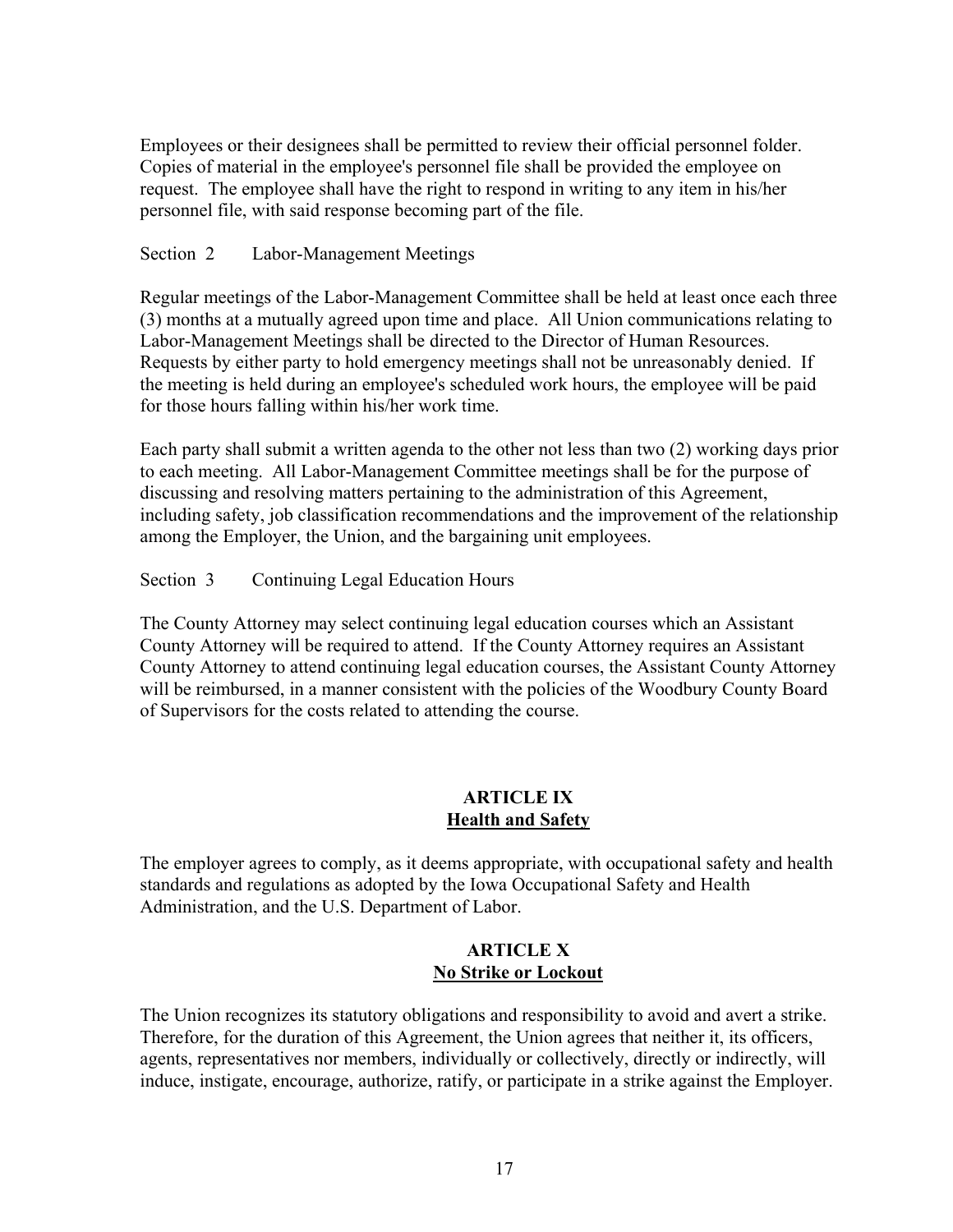The Union recognizes that in the event of a work stoppage, the Union has an obligation and a duty to urge any and all employees who may be involved in such activity to return to work immediately and to refrain from such work stoppage. The Union will make public statements in the mass media urging employees to immediately return to work.

The Employer has the right to take any other action pursuant to Iowa Code Section 20.12. No lockout of employees shall be instituted by the Employer during the terms of this Agreement.

# **ARTICLE XI General**

## Separability and Savings

Should any Article or Section of this Agreement be found invalid, unlawful, or not enforceable by reason of any existing or subsequently enacted legislation or by final judicial decision, the remaining Articles and Sections shall continue in full force and effect for the duration of the Agreement. The parties will promptly meet for the purpose of negotiating an appropriate replacement for the offending Article or Section.

In the event the parties fail to agree on provisions for substitute within fifteen (15) days following the start of negotiations, the parties shall follow the impasse procedures as specified in Iowa Code, Chapter 20.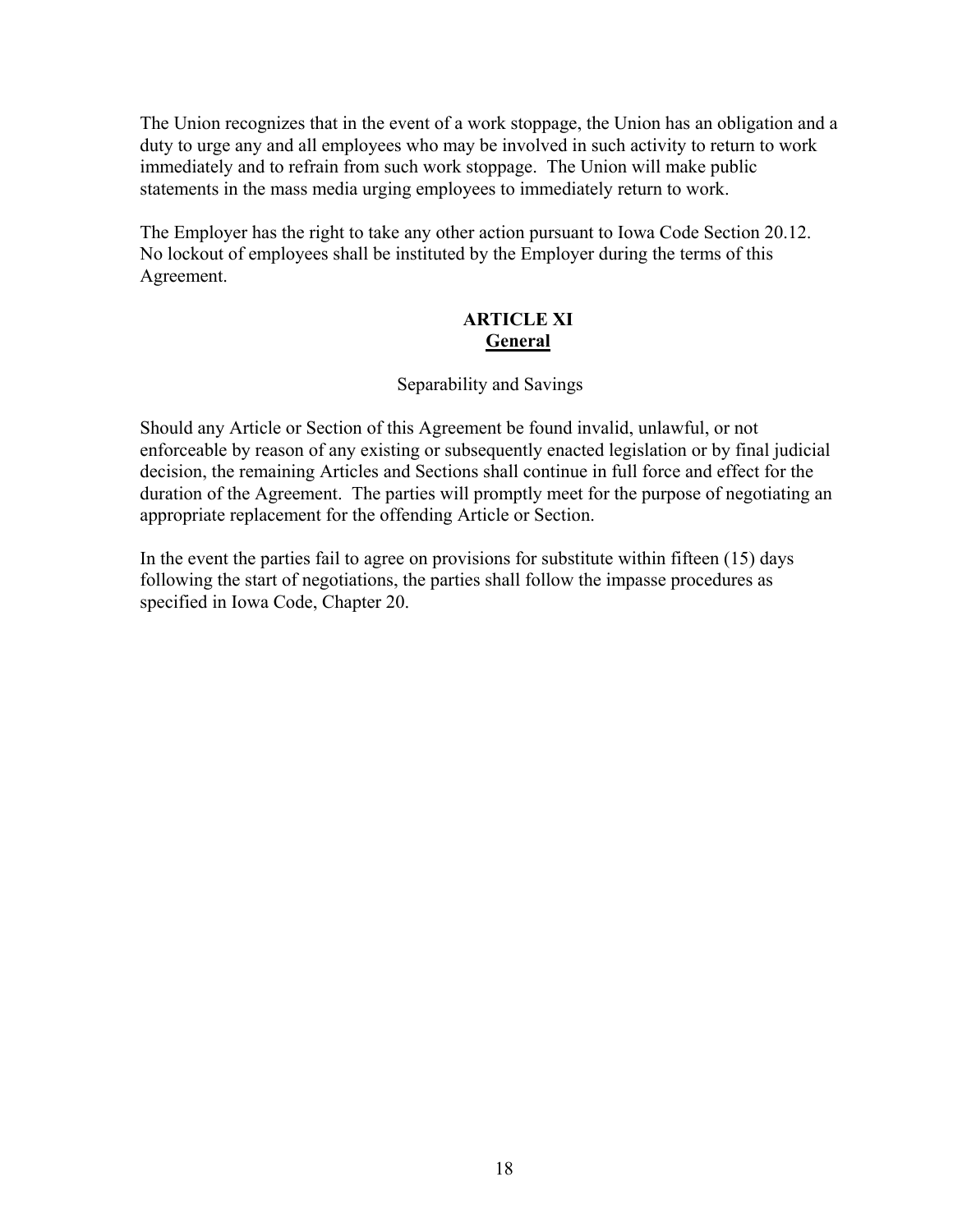## **ARTICLE XII Duration and Signature**

Section 1 Duration

ï

This Agreement shall be effective as of the first day of July, 2020, and shall remain in full force and effect until the 30th day of June, 2024.

Section 2 Signature Clause

IN WITNESS WHEREOF, the parties have caused this Agreement to be signed by his/her duly-authorized representatives on this  $\frac{S}{\sim}$  day of  $\frac{S}{\sim}$  ( $\frac{S}{\sim}$  ..., 2020.

WOODBURY COUNTY, IOWA

AMERICAN FEDERATION OF STATE, COUNTY AND MUNICIPAL EMPLOYEES, Iowa Council 61

By

Matthew Ung, Board Chair **Board Negotiator** 

By Melissa Thomas

Melissa Thomas, H.R. Director **Board Negotiator** 

By

Terry Ganzel Bargaining Committee Member

By

Athena Ladeas **Bargaining Committee Member** 

 $By$ 

C. Michelle Venable Ridley **Bargaining Committee Member** 

Preston DeBoer AFSCME IA Council 61 Negotiator

B۱ Anthony .amb

Board N egotiator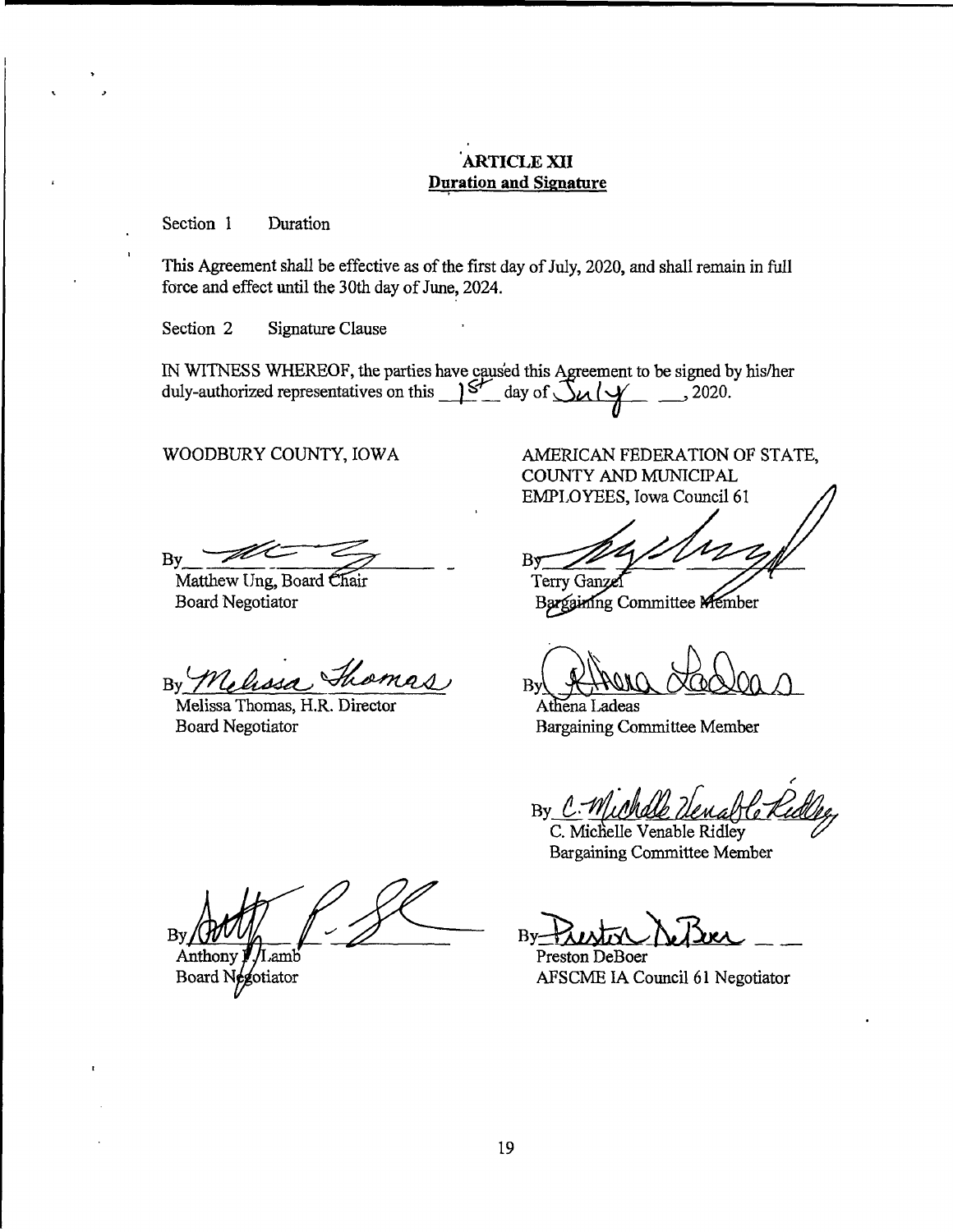# **APPENDIX A Wage and Salary Schedule**

#### 2020 - 2021

Assistant County Attorneys effective July 1, 202016 – 2.75%

| Step 1  | \$61,508.00  |
|---------|--------------|
| Step 2  | \$64,612.00  |
| Step 3  | \$67,869.00  |
| Step 4  | \$71,131.00  |
| Step 5  | \$74,388.00  |
| Step 6  | \$77,650.00  |
| Step 7  | \$83,852.00  |
| Step 8  | \$87,111.00  |
| Step 9  | \$90,370.00  |
| Step 10 | \$93,633.00  |
| Step 11 | \$96,893.00  |
| Step 12 | \$103,450.00 |

Assistant County Attorneys will be advanced one (1) step in accordance with the language in Article VI.

# **APPENDIX A Wage and Salary Schedule**

2021 - 2022

Assistant County Attorneys effective July 1, 2021 – 2.75%

| Step 1  | \$63,200.00  |
|---------|--------------|
| Step 2  | \$66,389.00  |
| Step 3  | \$69,736.00  |
| Step 4  | \$73,088.00  |
| Step 5  | \$76,434.00  |
| Step 6  | \$79,786.00  |
| Step 7  | \$86,158.00  |
| Step 8  | \$89,507.00  |
| Step 9  | \$92,856.00  |
| Step 10 | \$96,208.00  |
| Step 11 | \$99,558.00  |
| Step 12 | \$106,295.00 |

Assistant County Attorneys will be advanced one (1) step in accordance with the language in Article VI.